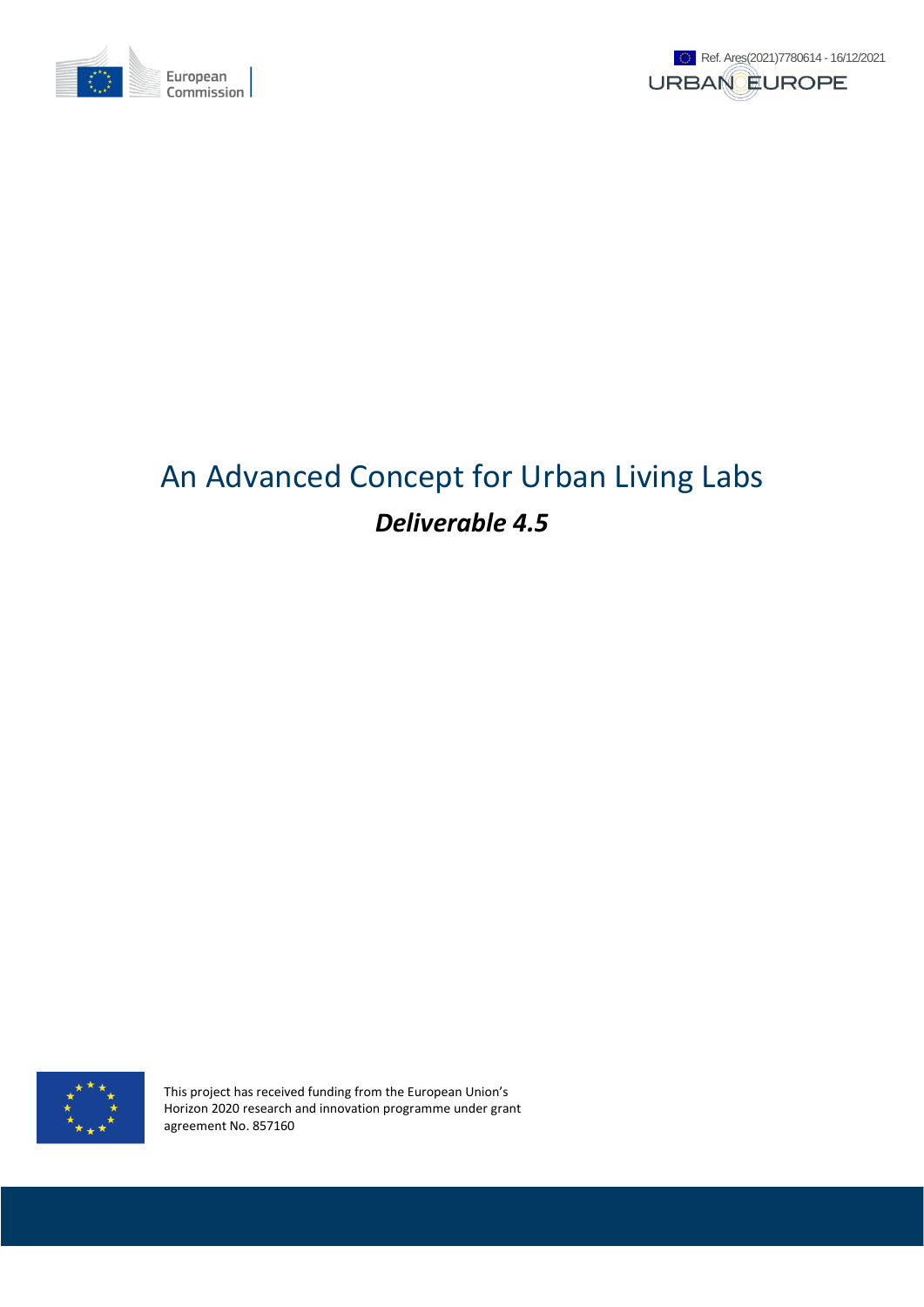



EXPAND II is funded by a grant of the EUROPEAN COMMISSION - DIRECTORATE-GENERAL FOR RESEARCH & INNOVATION

Open Innovation and Open Science. Sharing Excellence – Country Intelligence

Grant Agreement number: 857160 — EXPAND — H2020-WIDESPREAD-2018-2020/H2020- WIDESPREAD-2018-02

Project acronym: EXPAND II Deliverable 4.5

**Title:** Advanced Concept for Urban Living Labs

**Submission date:** 15/12/2021

#### **Key authors:**

Clémence Martin-Beaumont (Future Cities Catapult, UK) Liam Dargan (Future Cities Catapult, UK) Francesco Marchet (Future Cities Catapult, UK)

#### **Contributors:**

Johannes Riegler (JPI Urban Europe, AT) Jonas Bylund (JPI Urban Europe, AT)

#### **How to cite this document:**

Martin-Beaumont, Dargan & Marchet (2021), *An Advanced Concept for Urban Living Labs,*  Future Cities Catapult, Expand II, H2020- H2020-WIDESPREAD-2018-2020/H2020- WIDESPREAD-2018-02, GA 857160.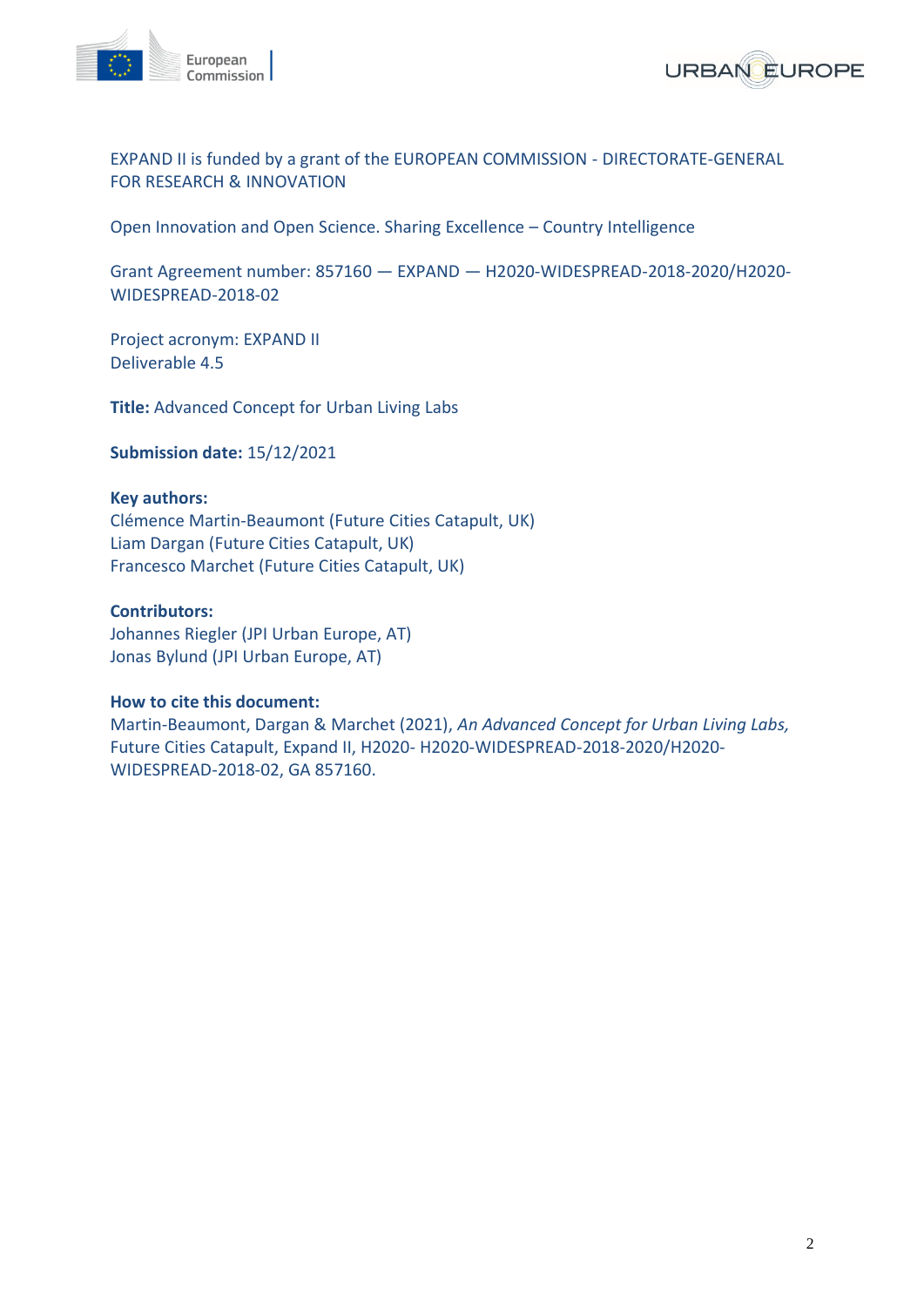



## **Table of Contents**

| 2.2 – Key findings: lessons learned, and challenges experienced by existing urban living |  |
|------------------------------------------------------------------------------------------|--|
| Chapter 3 – Recommendations for an advanced concept of urban living lab  16              |  |
|                                                                                          |  |
| 3.2 Recommendations around stakeholder engagement and buy-in 18                          |  |
|                                                                                          |  |
| 3.4 Recommendations around evaluation, impact, and project sustainability  27            |  |
|                                                                                          |  |
|                                                                                          |  |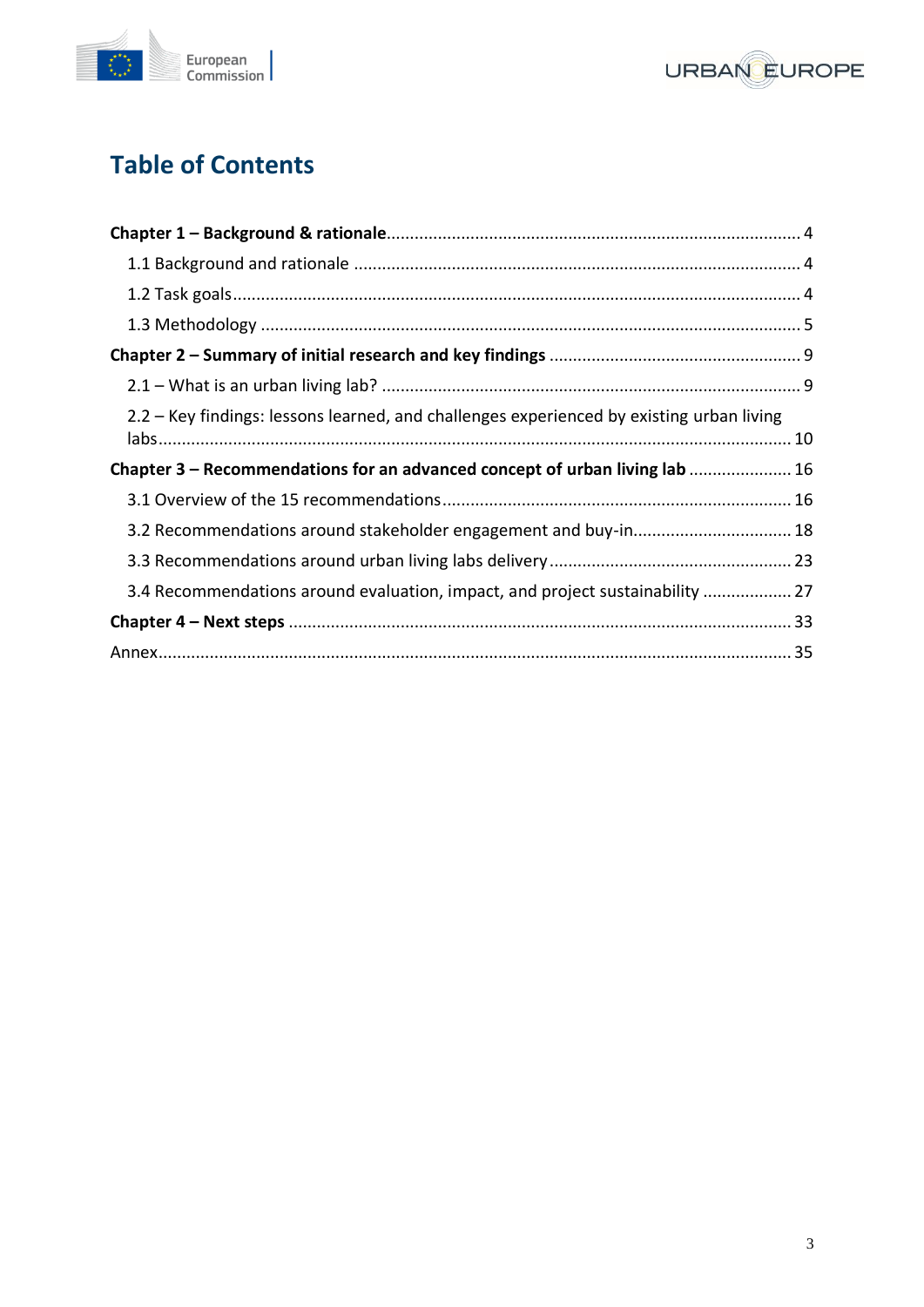



## <span id="page-3-0"></span>**Chapter 1 – Background & rationale**

## <span id="page-3-1"></span>1.1 Background and rationale

EXPAND II intends to support the implementation of the JPI Urban Europe Strategic Research and Innovation Agenda 2.0 (SRIA 2.0)<sup>1</sup> and advance the R&I programme by:

- 1. supporting JPI Urban Europe's widening activities towards new countries, stakeholders and partners,
- 2. facilitating the transition from SRIA (2015) to [SRIA 2.0](https://jpi-urbaneurope.eu/about/sria/sria-2-0/) in terms of enhancing formats, instruments, strategic partnerships, and programme management, and by
- 3. improving availability and accessibility of research results for cities, funders, policy and decision makers.

Transformations to sustainable and liveable urban futures depend on a broad commitment and co-creation among a diverse set of actors, therefore, the identified challenge to be tackled by EXPAND II is widening the community and building capacities in research, policy and society at large.

Given this context, the project targets Widening Countries in particular with the aim to establish national dialogues and processes, mobilise national R&I communities dealing with sustainable urban development, intensify strategic relationships of urban stakeholders on transnational level and assess national programmes and instruments for transnational R&I cooperation.

The project includes tasks dedicated to providing data and cases to easily follow the progress achieved in JPI Urban Europe and its projects and strengthen the programme as a hub for international cooperation. These activities are tuned to further expand the programme towards Widening Countries and other interested parties.

<span id="page-3-2"></span>This report is a result of Task 4.4 activities which focused on developing an advanced concept of urban living lab for JPI Urban Europe calls in order to deepen and intensify science-policybusiness-society cooperation and better support scaling up and mainstreaming of results.

## 1.2 Task goals

Task 4.4 focuses on further developing the concept of urban living labs (ULL) by suggesting recommendations to deepen and intensify science-policy-business-society cooperation and better support scaling up and mainstreaming of results.

Urban Living Labs have proven to be innovative and flexible approaches to address societal challenges and foster innovation in creating the space and context for co-creation and experimentation. Since the first pilot calls of JPI Urban Europe, comprehensive experience and knowledge was created by developing guidelines for such urban living labs as well as by implementing urban living labs in many JPI Urban Europe projects.

However, the implementation of results and experiences from the relatively small piloting scale into the wider local and administrative context and network appears to be challenging in

<sup>1</sup>Bylund, J., Riegler, J. & Noll, M. (2019), S*trategic Research and Innovation Agenda 2.0*, JPI Urban Europe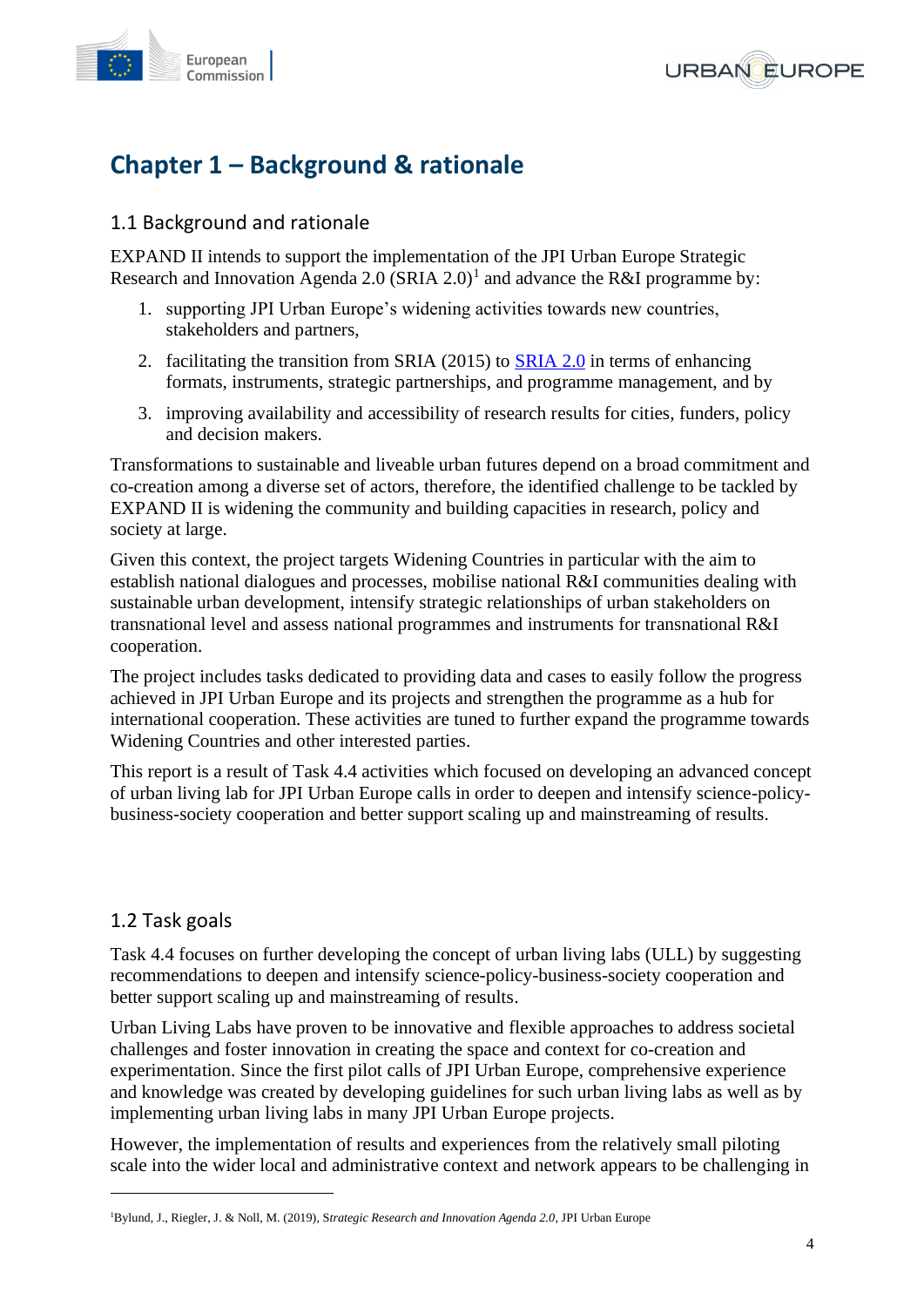



some cases. Therefore, to improve the impact, sustainability, and scalability of urban living labs, Task 4.4 focuses on analysing the non-technical challenges faced in the implementation of labs and the interventions and lessons learned by those teams in order to gain valuable advice to better support JPI Urban Europe projects and labs in the future.

## <span id="page-4-0"></span>1.3 Methodology

In order to further develop the concept of urban living labs and shape recommendations building upon insights from past urban living labs interventions, a qualitative approach has been taken. Thus, this report, as the output of the Task 4.4, was informed and contributed to by various partners and stakeholders across Expand II, JPI Urban Europe and urban living labs.

The task was undertaken in two phases. During the first phase, we gained insights about urban living labs from stakeholders through interviews and through a literature review. This phase ran across 2020.

### **Interviews with urban living labs stakeholders**

Ten representatives across eight urban living labs participated in qualitative interviews. The profiles of interviewees ranged from project coordinators, urban living lab partners to city representatives from countries including Netherlands, Germany, Austria, Switzerland, Slovenia and United Kingdom. The interviews covered six JPI Urban Europe open calls. The projects / labs represented in interviews are presented in the table below.

|   | JPI Urban Europe joint calls and selected projects from each of these covered in<br>initial interviews |
|---|--------------------------------------------------------------------------------------------------------|
|   | ENSUF call - BRIGHT FUTURE / FloodCitiSense / GLIMER / LOOPER<br>/ Smart Pedestrian Net                |
| 2 | SUGI/FWE Nexus call - Creating Interfaces / Fuse / GLOCULL / WASTE FEW ULL                             |
| 3 | Pilot Call 1 - Interethnic Coexistence in European Cities / SubUrbanLab                                |
| 4 | Pilot Call 2 - <i>Incubators of Public Spaces</i>                                                      |
| 5 | Making Cities Work - <i>PlaceCity / SYNCITY</i>                                                        |
| 6 | ENSCC - SmarterLabs                                                                                    |

*Table 1.1 – JPI Urban Europe Calls that were represented in the interviews conducted with urban living lab partners and city representatives between January and April 2020*

The semi-structured interviews took place remotely through video-conferencing software all lasting approximately 45-60 mins. An interview guide was used to structure the interviews (Annex 1).

The research aimed to explore how urban living labs, funded through JPI Urban Europe calls which are often limited to a time and budget, could develop and evolve to eventually remain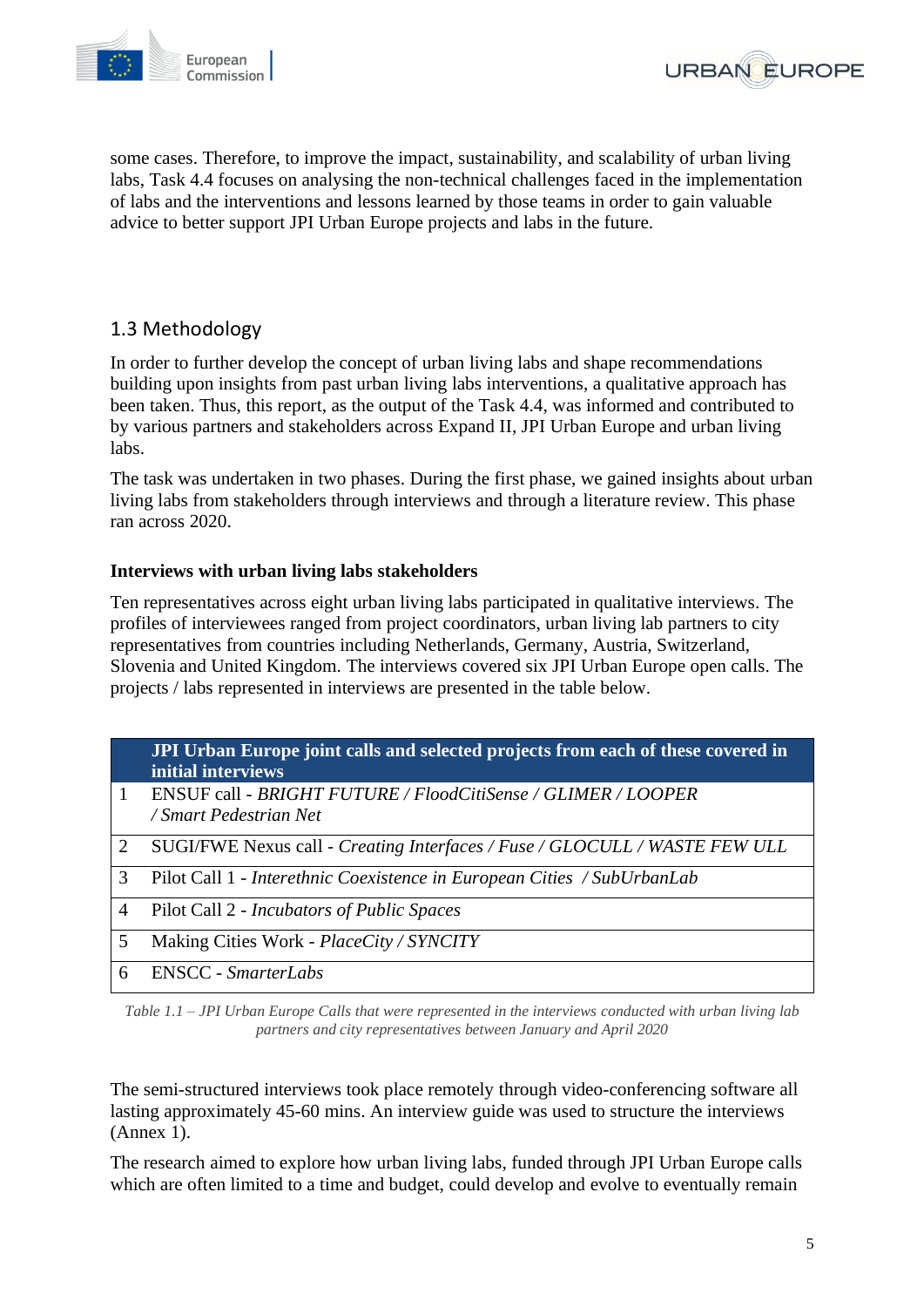

**URBAN EUROPE** 

established in the local ecosystem and community beyond the limited project time-frame. The following topics were covered in this initial research activity:

- Key learnings, what worked well and what didn't work out? What results / processes were adapted in different projects?
- Project legacy, where the findings translated into other urban contexts? Did the local authority adapt or scale up the project outcome / approach? How did they do that? Please expand on this.
- Project sustainability, did the urban living lab survive beyond the three-year funding period, if yes how did they do it (e.g. became an urban practice) and if the urban living lab didn't continue, why not and what could be done differently to increase the longevity of urban living labs?

With respect to the capacity of urban living lab interventions to have impact, sustain, and scale, these interviews served to provide valuable and practical perspectives on the day-to-day and non-technical challenges faced along the different project stages, on the best practices employed, and on the lessons learned.

### **Literature review**

As a second activity in this initial research phase, a review of domain publications and reports was conducted in order to cross-validate and complete the insights gathered through the stakeholder interviews. These publications issued by European research teams, European Living Labs initiatives and JPI Urban Europe brought complementary reflections on the overall methodology attached to urban living labs or open-innovation projects, and on the feasibility to implement such initiatives in real-life settings, with various profiles of stakeholders and in ever-evolving urban contexts. The bibliography can be found in this report Annex (Annex 2).

The findings of this first research phase are summarised in Chapter 2 of this report.

This initial work of gathering and analysing insights from past urban living lab initiatives informed the second phase conducted to complete this task. The second phase consisted in shaping recommendations targeted at future urban living labs, JPI Urban Europe and funding agencies to support local cooperation, scaling and mainstreaming of results. This phase ran across 2021.

A collaborative approach and iterative process was used for designing the recommendations. Initially, we drafted a set of recommendations organised around seven themed areas:

- Diversity of stakeholders
- Effective and meaningful citizen engagement
- Buy-in & implementation
- Up-skilling and changing ways of working
- Project timeframe
- Measuring the impacts
- Up-scaling strategy

These recommendations were then presented to living lab partners and experts during a collaborative workshop to gather their feedback and refine the recommendations. Complementary interviews with workshop attendees were finally organised to detail some of the recommendations.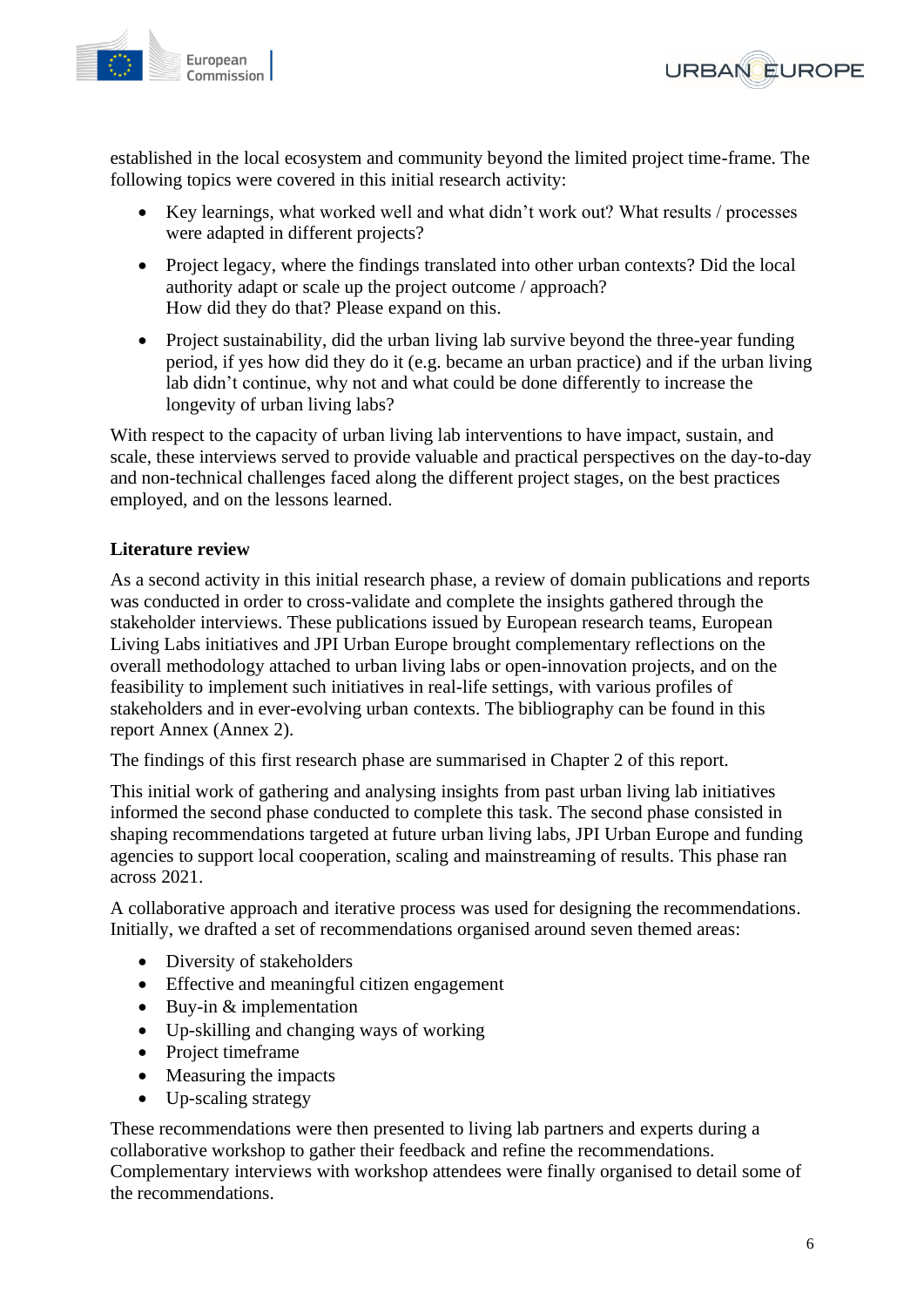



## **Collaborative workshop**

A two-hour interactive session was organised remotely in May 2021 with eight urban living labs and European project representatives, Living Lab experts and JPI Urban Europe. A first draft of the recommendations for an advanced concept or urban living lab were shared with the participants, and three main questions were posed around each recommendation area:

- Do you have any feedback about these recommendations?
- What could be the impacts of these recommendations?
- Is there anything missing / additions to make?

Feedback from participants and open discussions led to gather highly valuable insights to refine the initial recommendations.

|   | JPI Urban Europe joint calls and selected projects from each of these covered in<br>the collaborative workshop |
|---|----------------------------------------------------------------------------------------------------------------|
| 1 | <b>ENSCC</b> - <i>SmarterLabs</i>                                                                              |
| 2 | SUGI/FWE Nexus call - Creating Interfaces / Fuse / GLOCULL / WASTE FEW ULL                                     |
| 3 | Making Cities Work - <i>PlaceCity / SYNCITY</i>                                                                |
|   | Other projects and organisations covered in the collaborative workshop                                         |
| 4 | Johanneberg Science Park - SCORE project                                                                       |
| 5 | ENoLL – International Project Management and Capacity Building team member                                     |
| 6 | Energy Systems Catapult - Living Lab team                                                                      |
| 7 | Connected Places Catapult – Living Lab team                                                                    |
| 8 | JPI Urban Europe – Management Board strategic team                                                             |

*Table 1.2 - JPI Urban Europe Calls, European projects and organisations that were represented in the collaborative workshop that took place in May 2021*

#### **Additional interviews with urban living lab stakeholders**

Finally, four workshop attendees were contacted again for follow-up interviews to specify and detail some of the recommendations. These interviews took place remotely through videoconferencing software all lasting approximately 45-60 mins. They were conducted as open discussions focusing on different themes depending on the interviewee's profile and domain of expertise.

We gathered insights on the implementation feasibility, potential impacts and risks of the following topics:

- ensuring the involvement of a diversity of stakeholders
- make local community participation more accessible
- understanding structures, dynamics and hierarchies within organisations and places
- increasing buy-in & implementation
- ensuring qualitative impact measurement
- scaling up and replicating results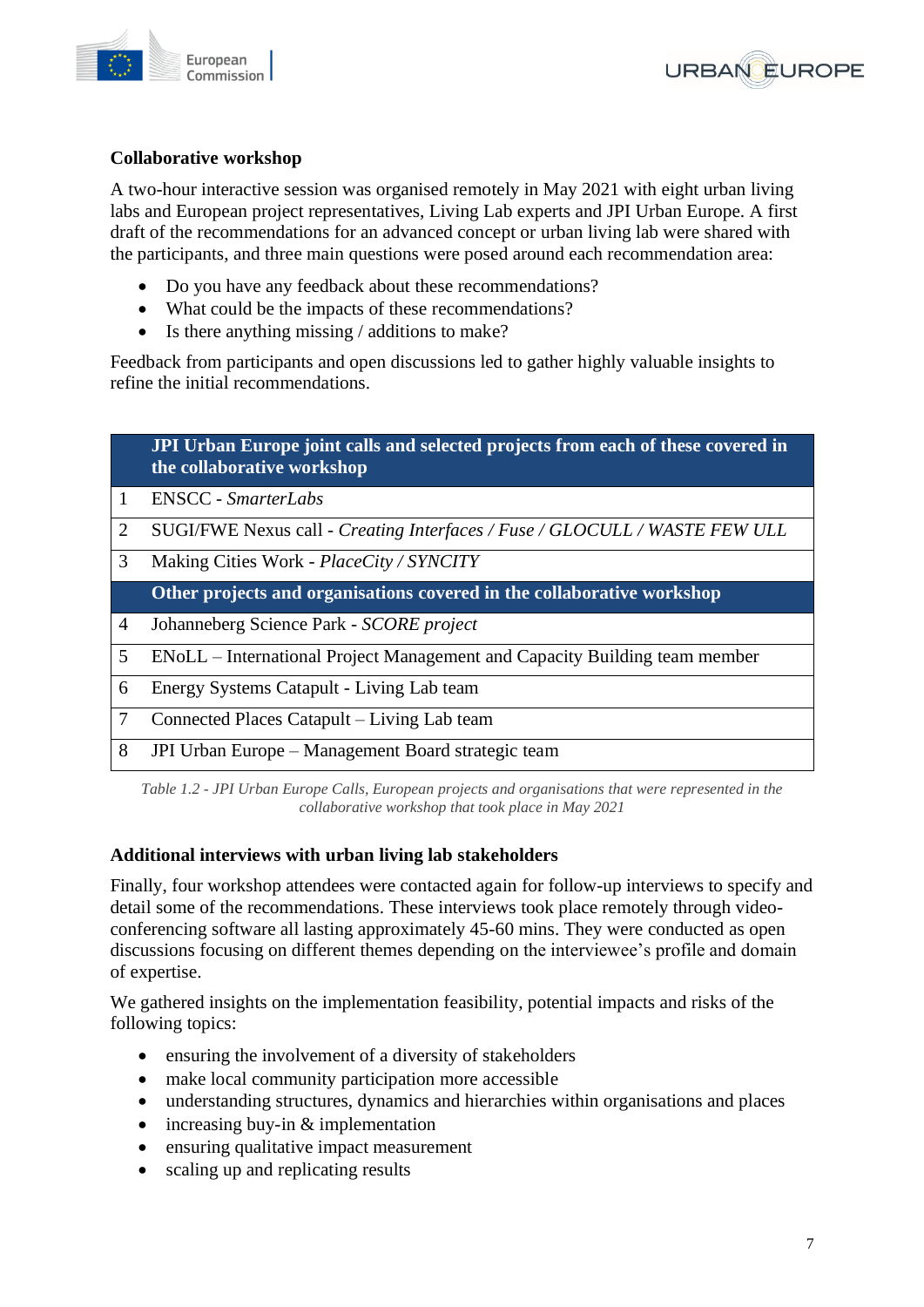



### **JPI Urban Europe joint calls and selected projects from each of these covered in the additional interviews**

- 1 Making Cities Work *PlaceCity / SYNCITY*
- 2 ENSCC *SmarterLabs* **Other projects and organisations covered in the collaborative workshop**  3 Johanneberg Science Park - *SCORE project*

4 ENoLL – International Project Management and Communication team member

*Table 1.3 - JPI Urban Europe Calls, European projects and organisations that were represented in the additional interviews conducted in September and August 2021*

This iterative process eventually enabled us to prioritize and shape 15 recommendations to be developed and implemented by JPI Urban Europe and funding agencies through urban living labs to support successful cooperation, scaling up and mainstreaming of projects' results.

<span id="page-7-0"></span>The final recommendations are covered and detailed in the Chapter 3 of this report. The last chapter, Chapter 4, include our perspective on the potential next steps for JPI Urban Europe and funding agencies to develop and implement the recommendations.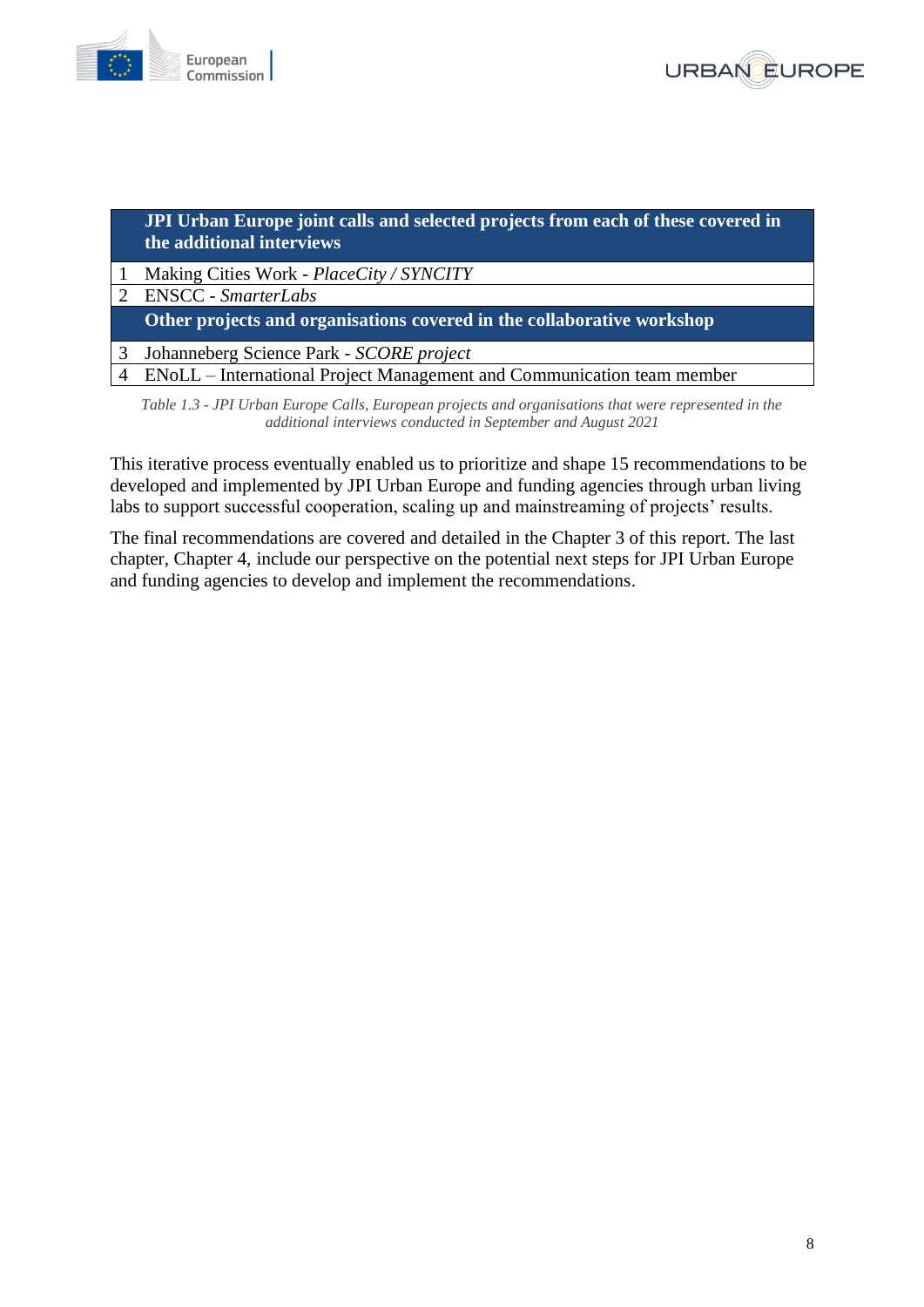



## **Chapter 2 – Summary of initial research and key findings**

## <span id="page-8-0"></span>2.1 – What is an urban living lab?

An urban living lab is an experimental approach to research and innovation based on methodology and conceptual principles that aims to tackle complex urban issues by involving a wide range of stakeholders and offering opportunities to test and develop ideas and solutions in everyday settings.

> *"New collaborations are emerging in the form of urban living labs – sites devised to design, test and learn from social and technical innovation in real time."* – *The Emerging Landscape of Urban Living Labs: Characteristics, Practices and Examples* (2017)<sup>2</sup>

Thanks to the insights gathered in the initial research phase through discussions with lab partners and literature reviews, we have identified the following characteristics to define urban living labs:

- Geographical setting Urban living labs are located in a specific urban context or area where they intend to address local challenges by involving local stakeholders.
- Multi-stakeholder approach Urban living labs follow the Quadruple Helix Model<sup>3</sup> approach which emphasises the transdisciplinary involvement of four different profiles of stakeholders; civil society, academia, industry, government, in order to achieve equal representation and inclusivity when researching a challenge and developing solutions. This enable to genuinely integrate complementary expertise and perspectives in the development of the initiative,

*"In an urban living lab, stakeholders are deeply and actively involved from the early stages of the project, and the research is by its design open for surprises and learning that originates from the stakeholders involved."* – Call text (2021) 4

- Co-creation & participation The participatory and co-creation methods and tools used in urban living lab activities are key to encourage the active involvement of all actors (generative rather than evaluative). This approach enables everyone to speak, compare viewpoints and therefore aim for co-ownership of ideas and projects.
- Experimentation and learning Urban living labs test new solutions, approaches and concepts in local everyday settings. Thus, new ideas are made visible to local communities and stakeholders who might have an interest in the solution or challenge addressed.

<sup>2</sup> *The Emerging Landscape of Urban Living Labs: Characteristics, Practices and Examples* (2017)*.* GUST project 2014-2017, JPI Urban Europe.

<sup>3</sup> Carayannis & Campbell (2009). *'Mode 3' and 'Quadruple Helix', Towards a 21st century fractal innovation ecosystem*, International Journal of Technology Management.

<sup>4</sup> Call text (2021). *Joint call for proposals for research and innovation projects on urban transformation capacities*, **Annex D** (p65). JPI Urban Europe available at[: https://jpi-urbaneurope.eu/wp](https://jpi-urbaneurope.eu/wp-content/uploads/2021/03/Joint-Call-for-Proposals_ENUTC_1.5.pdf)[content/uploads/2021/03/Joint-Call-for-Proposals\\_ENUTC\\_1.5.pdf](https://jpi-urbaneurope.eu/wp-content/uploads/2021/03/Joint-Call-for-Proposals_ENUTC_1.5.pdf)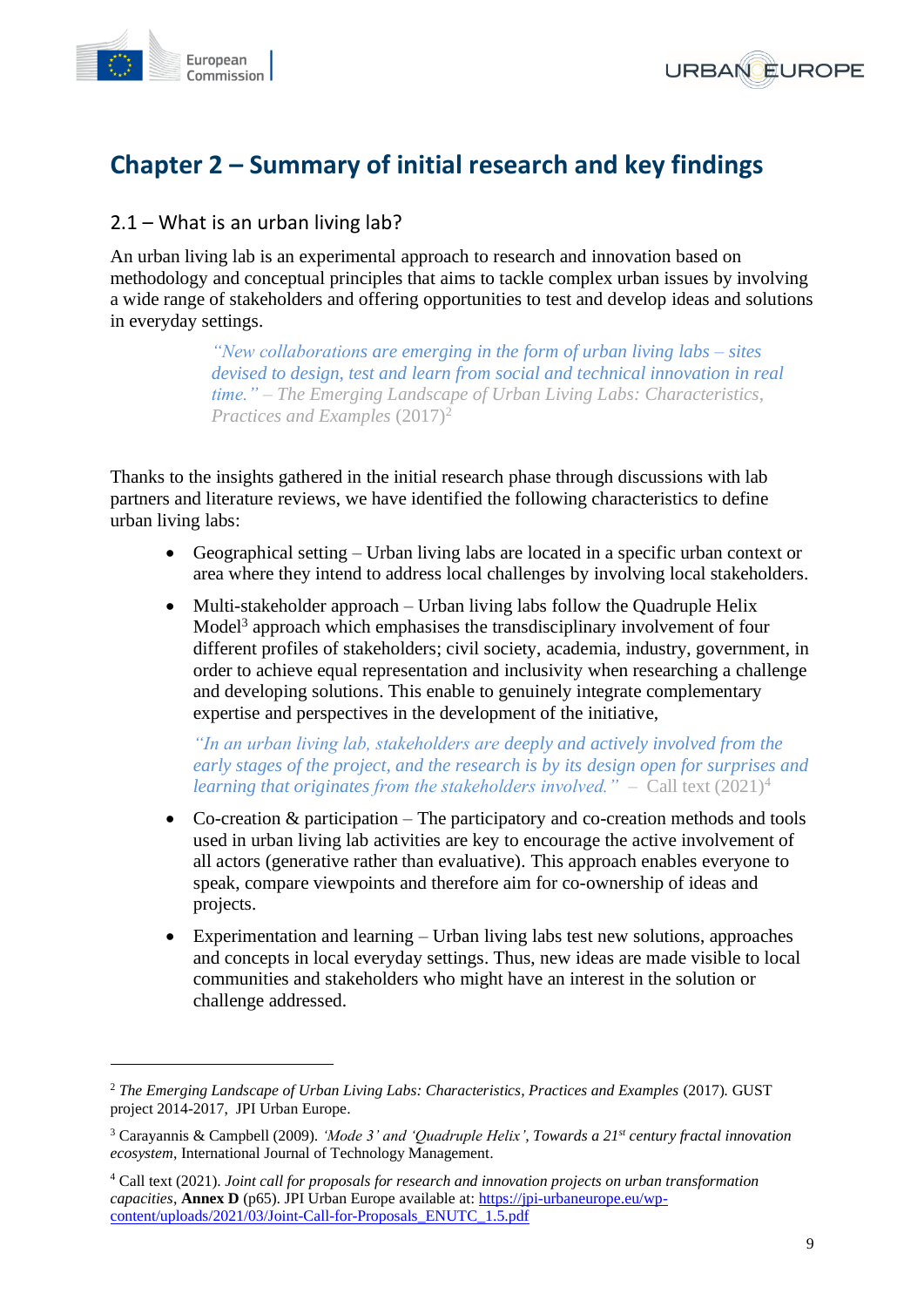



*"Living labs can be understood both as a methodology and as a space for user participation in innovation processes.*" – Scholl, et al (2017).<sup>5</sup>

The outputs of urban living labs are diverse but do not always necessarily result in a finalised product. For example, the varying can include: Increased understanding of a selected challenge and of the related various needs of the local community, evidence of the relevance of a new local service/process or new uses of the urban space, new patterns of local collaboration or a new local network of innovators and capacity building for tackling local challenges.

> *"It's difficult to see how that legacy can continue. It (urban living lab) is not something that leads to a product that can self-provide."* – interview with an urban living lab partner

<span id="page-9-0"></span>Therefore, the purpose of urban living labs is to answer challenges, create value and offer the conditions for developing various projects and experimentation initiatives to set out a broader vision for cities, regions or communities.

2.2 – Key findings: lessons learned, and challenges experienced by existing urban living labs

#### **Start of collaboration for launching a new urban living lab**

- Most partners in urban livings lab projects have been chosen because of existing contacts and relations between the project's academic partners and the city administration. Partners within each Urban Livings Lab project already knew some, if not all, of the other partners from previous projects, networking events or professional connections.
- Conferences, matchmaking and networking events were often mentioned as starting point for projects because of the initial contacts made at these events with future project partners.

*"The starting point for the project was a matchmaking event from JPI Urban Europe. It is there that the main partners met and then started reaching out to other partners they had worked with before."* – an urban living lab partner

• We did not come across many examples where a municipality or public administration could be considered as being one of the main initiators of the urban living lab. Often the local administrations were approached and convinced to participate by other partners.

<sup>5</sup> Scholl, et al. (2017). *Guidelines for Urban Labs*, URB@Exp project 2014-2017, JPI Urban Europe.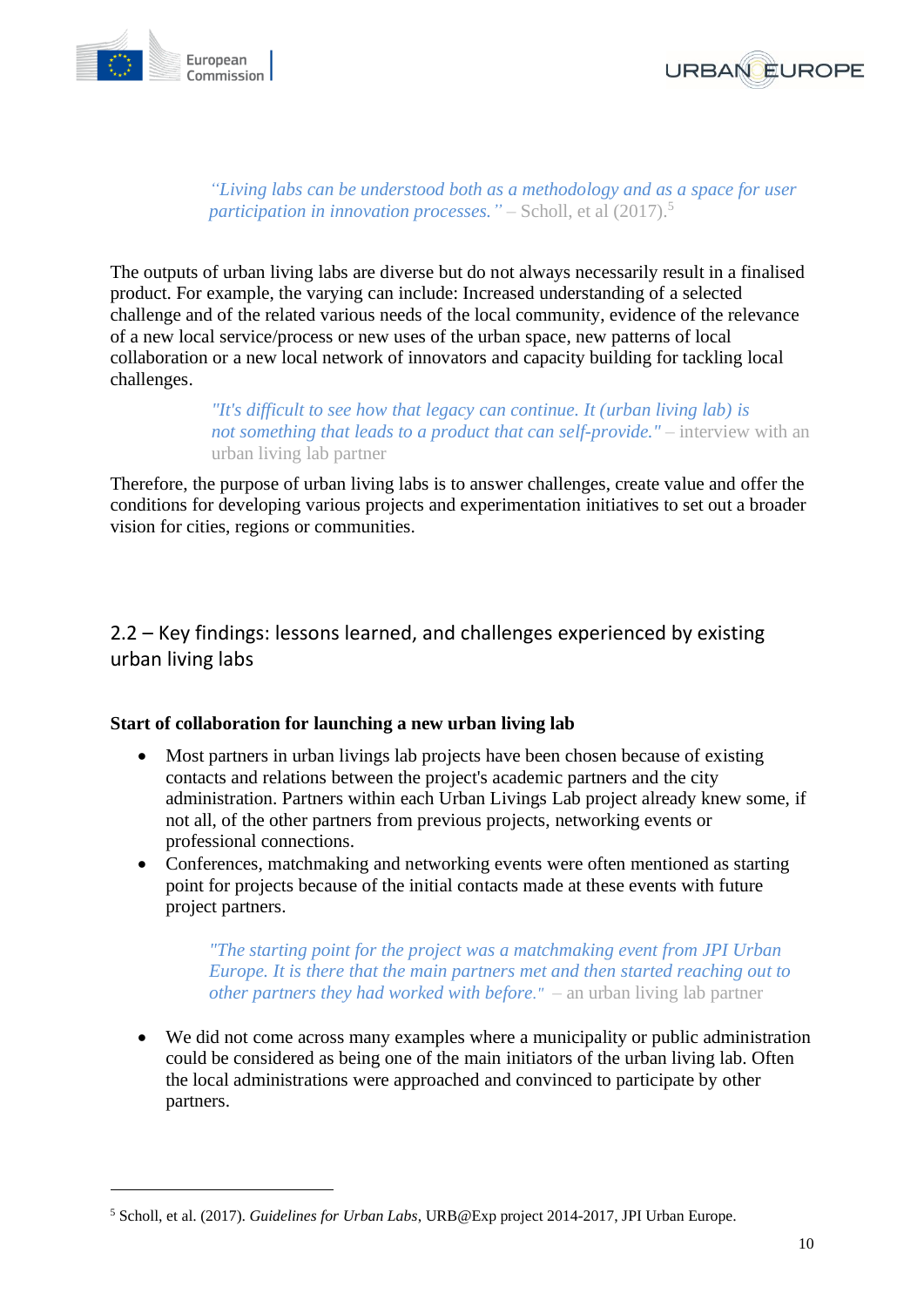



### **Level of urban living lab experience across the projects**

- When there is no previous experience or familiarity with running an urban living lab, there is no clear understanding of the concept in the beginning of the project, and the process to familiarise the stakeholders can be extensive.
- A common thread throughout the different projects is that the partners we talked to are familiar with the concept of urban living lab – though sometimes lacking experience with running one. Whereas public administration stakeholders who participate are often not familiar with the general approach. This can create a certain imbalance where partners act as experts and city stakeholders are not able to take on more leading or influential roles.
- The aspect of the urban living lab approach that is often most unfamiliar to local public administrations is the participatory approach of co-creation with local communities. Whilst it resembles some of the democratic processes followed by municipalities, the more active role that is required from local people in the creation and development of products, services or experiments is novel.

*"I am not familiar with the concept of urban living lab. We do however do a lot of community leadership, and community panels."* – a city representative

#### **Barriers - Before and during the urban living lab projects**

- Similarly to other EU commissioned projects, the JPI Urban EU application process can be time consuming and requests details on impact and outcome. At the early point of application, this can be very abstract and based on assumption.
- The foundations of an urban living lab are built in the initial early phase of the project and are fundamental to achieve both a successful outcome as well as a long-lasting impact. This does require a significant amount of time and effort, taking up a minimum of 6-12 months on average. It is common for this initial phase to either take longer than expected or fall short in reaching the original scope because of the limited time spent on it.
- In international urban living lab projects that involve more than one country, it is common to encounter communication barriers between the (non-local) partners and public administration stakeholders. There are situations where only local partners manage to communicate with city stakeholders. This makes it challenging to facilitate a knowledge exchange – like a direct sharing of learnings – between administrations coming from different countries or between local administrations and other partners.

*"The language was a challenge; we couldn't talk directly to the local partners for example in Romania."* – an urban living lab partner

• Approvals and permission needed for initiatives that involve interventions in public space can be challenging for urban living lab projects, sometimes involving substantial effort to establish communication and collaboration between different city departments.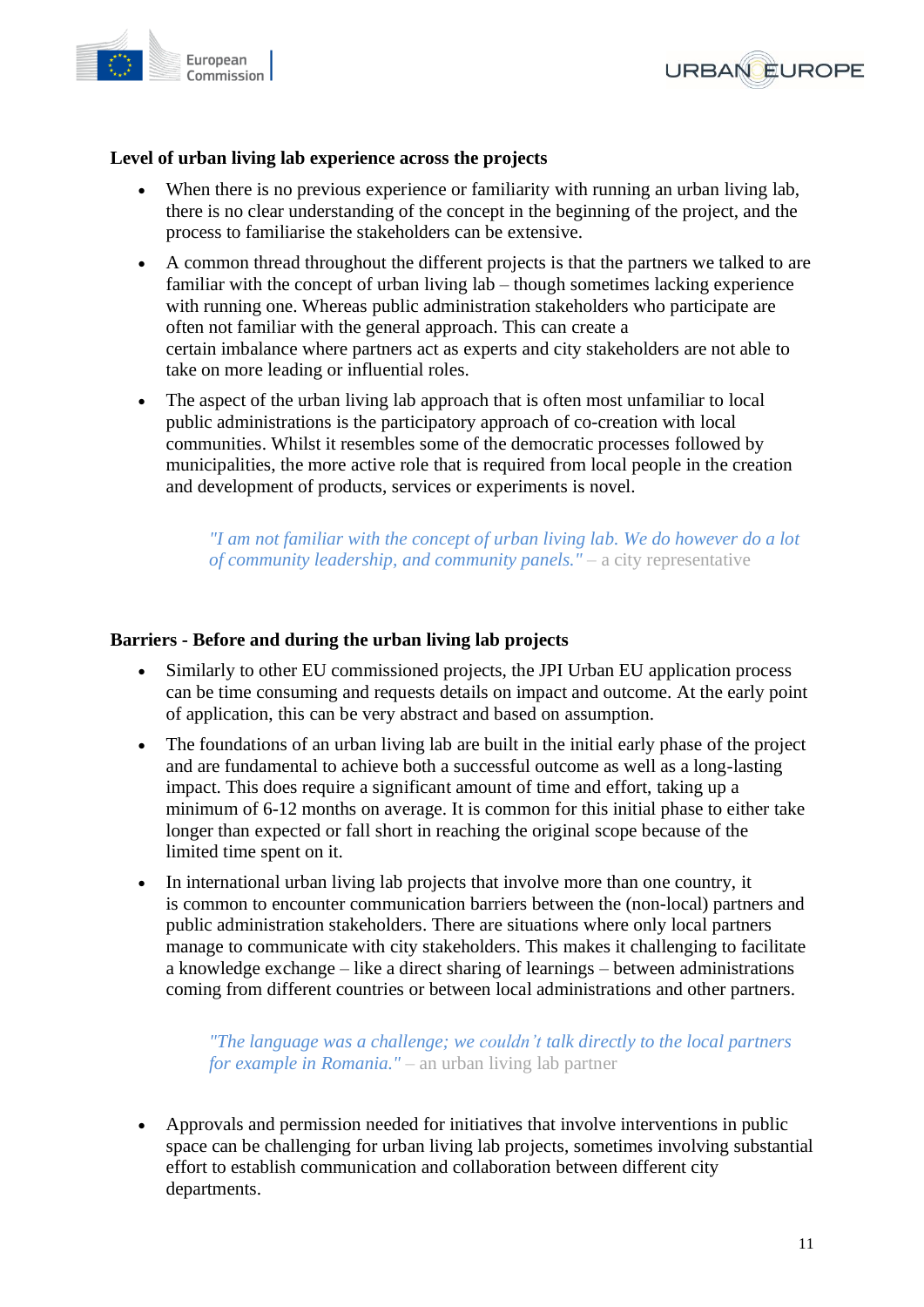



*"One of the biggest challenges is getting approval to activate public spaces. This can be discouraging for everyone involved."* – an urban living lab partner

• In order to involve more vulnerable people<sup>\*</sup> in the co-creation process, a lot of specific effort needs to go into finding the right channels and motivation to involve them. These groups are however considered to be crucial to the success of a complete participatory approach associated with an urban living lab.

*\*Examples of vulnerable people who are part of the local community can be people who find themselves either in (socio)economically difficult situations, feel they are part of a minority group, find themselves discriminated against by other members of the community or are somehow less involved in general community participation.*

#### **Examples of successful achievements for urban living labs**

- Across the interviews conducted, we noticed that the way urban living labs measured success was often linked to establishing new approaches, lessons learned and levels of engagement, not through tangible results or outcomes of projects.
- Five out of eight urban living lab projects received positive feedback from local communities, as they enjoyed the collaborative process.
- Urban Living Lab projects bring people from different backgrounds together and open-up their ways of thinking from new approaches to opportunity areas.

*"The close collaboration between the urban living lab in Oslo and Vienna was very successful, they were able to learn from each other and tackle local issues in their neighbourhood."* – an urban living lab partner

- Success can be measured in how the community of an urban living lab is constantly growing - throughout their project - as it can indicate that they are open to welcome and involve new partners to tackle relevant issues.
- Multi-disciplinary teams are important to cover various areas of urban living lab projects**.**

*"We are not just one or two disciplines focusing on one area, we have a lot of expertise."* – an urban living lab partner

- Having a good collaboration between local municipality, university and local community is the only way to guarantee a broadly supported urban living lab.
- Successful partnership is a result of the project.

*"We are already applying for new projects together."* – an urban living lab partner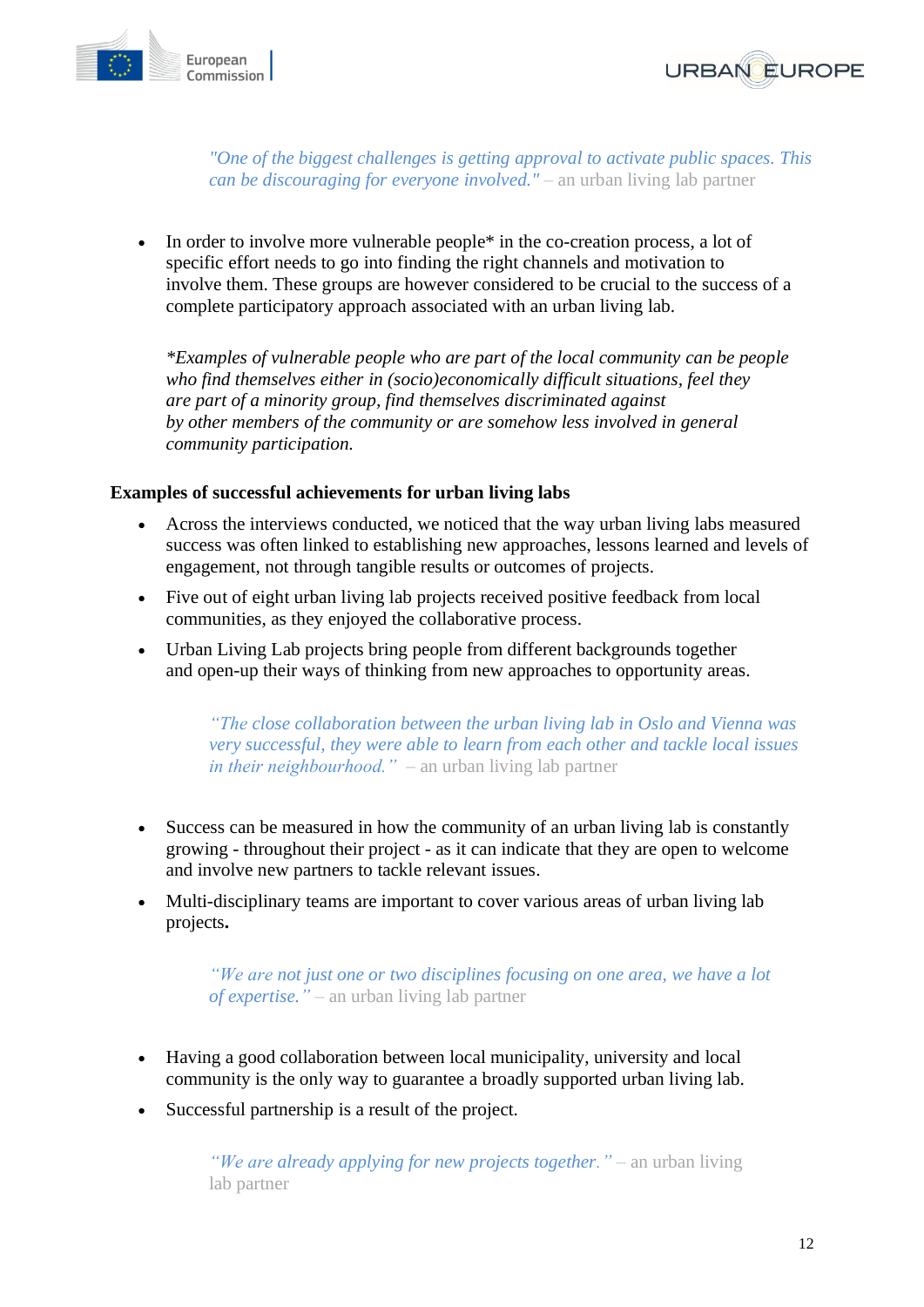



### **Issues stopping urban living labs from widening its impact and continuing after the funding is over**

- Sharing knowledge: After an urban living lab project has ended, the people that have been involved tend to carry their experience and learnings with them in the form of knowledge. If those people move to different jobs, there is a risk those learnings get lost for the organisation they have worked for. The resulting lack of knowledge, experience and learnings related to urban living labs could make it less likely for cities to host future urban living lab initiatives or for local partners to participate in those.
- Fear of failure: There is a fear of experimentation and perceived failure within municipalities. They must demonstrate good value for public money making it challenging to justify failed pilots or interventions despite the learnings holding valuable insights. This means post-failure steps are difficult or even scrapped, despite the need for learnings to be implemented and the intervention adjusted in an iterative way.

*"The city has thought of doing more participatory projects, but funding has been an issue... also the University is a key driver for urban living lab projects...The local authority officer was activated and encouraged by the project, but she lacks the technical capabilities to continue. The city also doesn't provide funding for this project."* – an urban living lab partner

- Other barriers that stop urban living labs from continuing or scaling up after the projects have ended are:
	- The average duration of urban living lab projects is seen as short for the ambition of having an impact that lasts or could lead to projects that build upon achieved results.
	- Changes in the government and their strategy make it more difficult for these types of projects to keep up the relationship with the city stakeholders.
	- It is very challenging to keep stakeholders and communities engaged over a longer period, without having clear benefits or incentives in place.
	- Language and culture differences can create communication barriers.
	- Getting approval and finding the right people (within and outside local authorities) that support the project can be very time consuming. Differences or delays in funding can have a negative effect on the project, creating an imbalance of work and responsibilities.
	- When there is a lack of trust from the community or local authorities in the urban living lab activities, there is a greater risk of losing key stakeholders that represent those parties.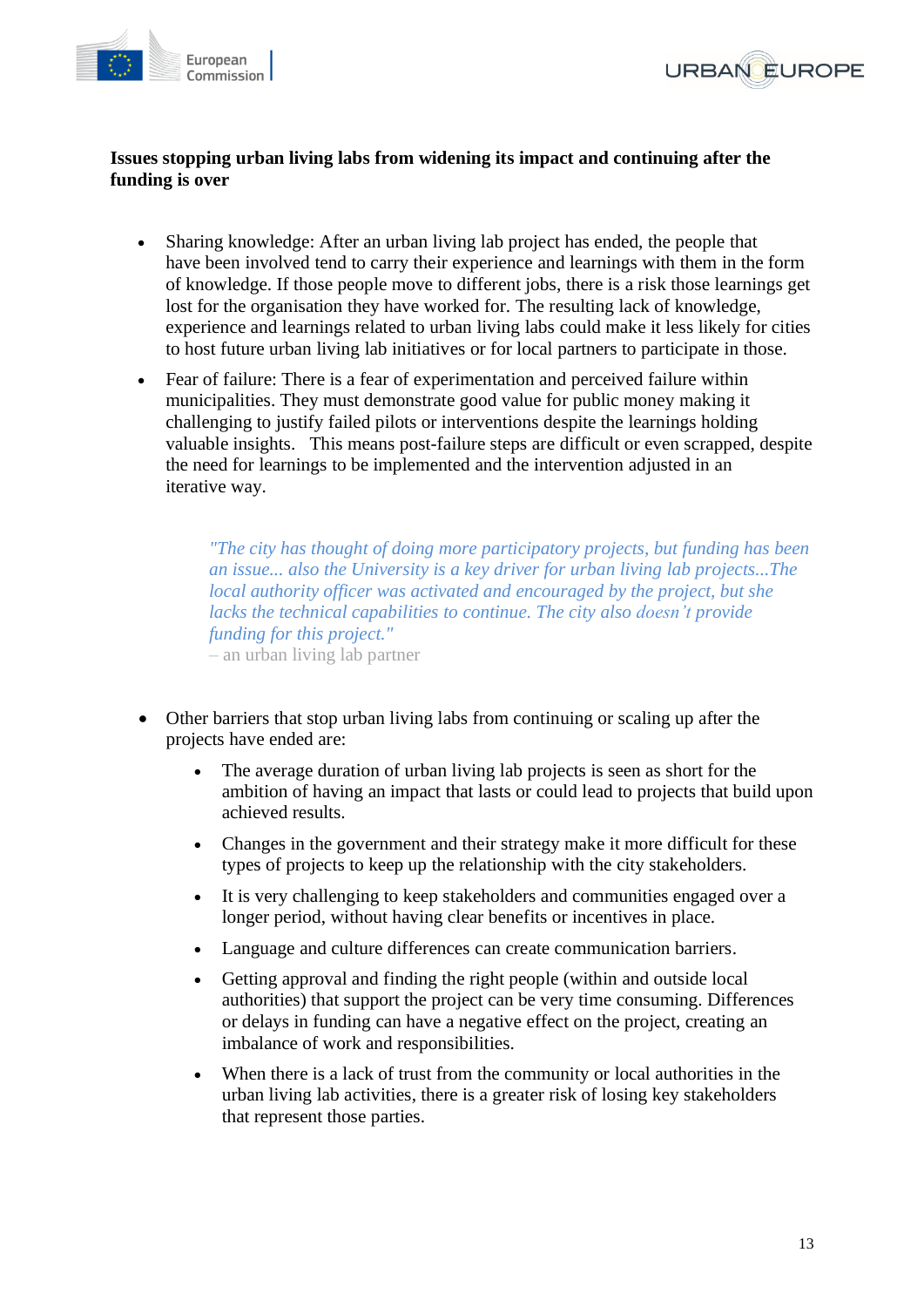



### **Examples of opportunities for widening its impact and sharing learnings:**

- There are often no tangible results visible and only publications or policy recommendations. However, that doesn't mean there is no impact, and new relationships are also a clear outcome of urban living lab projects.
- Urban Living Labs are long-term projects that often rely on the next stage of funding to continue to develop in the same way, but they are also many opportunities to integrate these projects and approaches within the local processes and initiatives.

*"We are convinced that the urban living lab approach can be integrated into numerous urban development processes and civic participation projects."* – an urban living lab partner

• For local municipalities, experiences with running an urban living lab can result in guidelines and a better understanding on how to run similar approaches in the future.

#### **Lessons stakeholders adapted into other projects**

- Lessons around multi-stakeholders' engagement and collaborative approaches:
	- Cross-disciplinary engagement and collaboration was mentioned various times as one element that was adapted and used in other projects, especially interactions between different stakeholder groups and new ways of working.
	- Urban Living Lab projects highlighted and openly spoke about issues that were kept quiet in local communities. Close collaborations opened-up alternatives ways of tackling specific issues and support mechanisms within the community.
	- Multi-stakeholder engagement and relationship building can be very challenging when it comes to keep track of all partners activities or manage changes in the teams with for instance people leaving the project along the way. This can constitute a risk for the project, that needs to be anticipated when possible.
	- It was challenging to connect the scientific activities that happen during the ULL with the fieldwork and research that happen during the community engagement. This is a result of different ways of working and processing outcomes.

*"For academics, its often about publications. And urban living lab are often led by universities... however, the real impact of a urban living lab is when their work is adopted by the public or other organisations" –* WASTE FEW urban living lab partner

- Lessons related to the projects structure and sustainability:
	- It is common that the initial phase of the projects either takes longer than expected or falls short in reaching the original scope because of the limited time spent on it.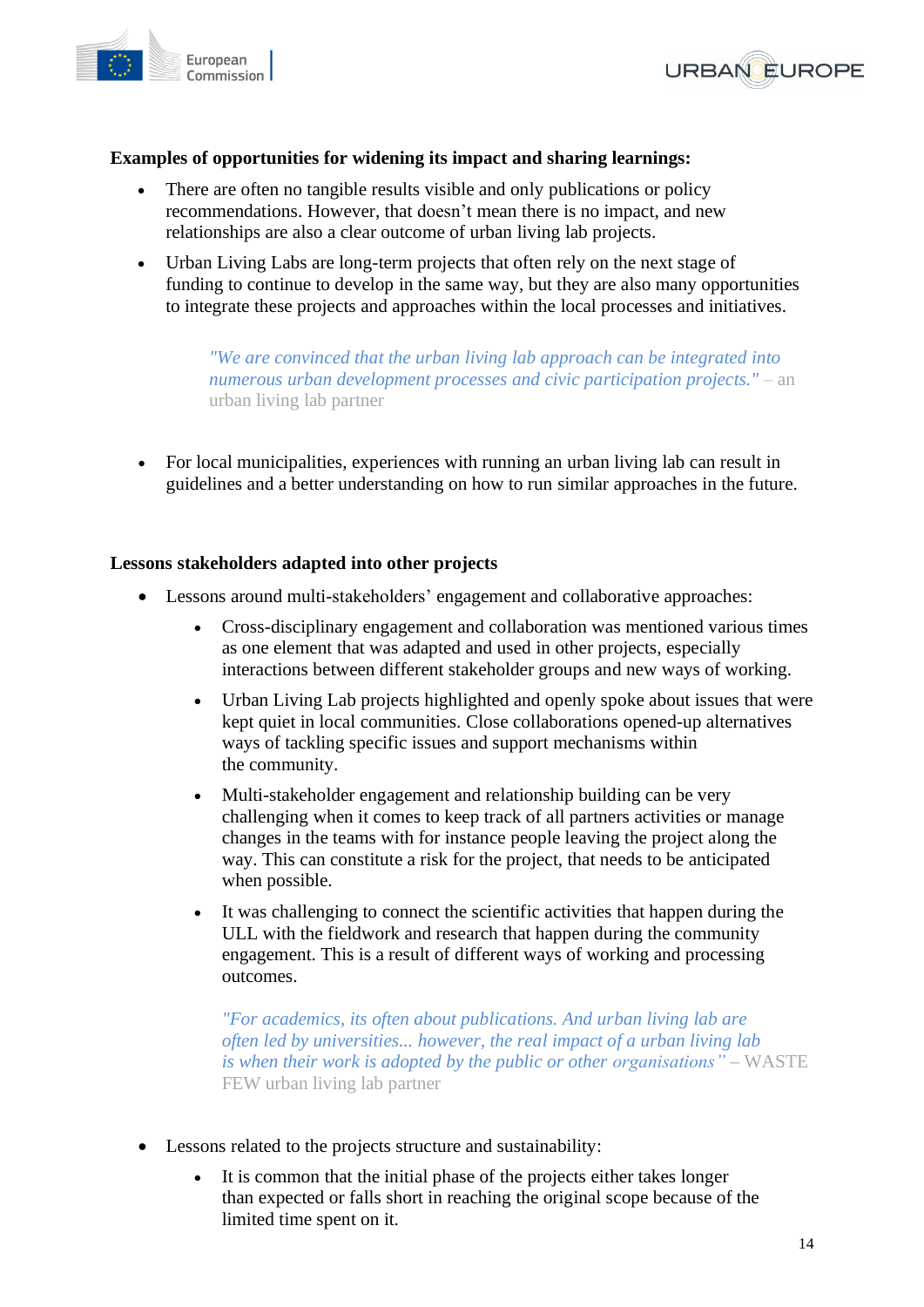



- Things change during a project, and it requires a flexible attitude with a preparedness to improvise. Some actors might be familiar with this approach, but others can find it new and confusing, and need to evolve in their mindset and ways of working.
- Urban living labs should avoid product and service dependency on external partners as this can often risk the project sustainability.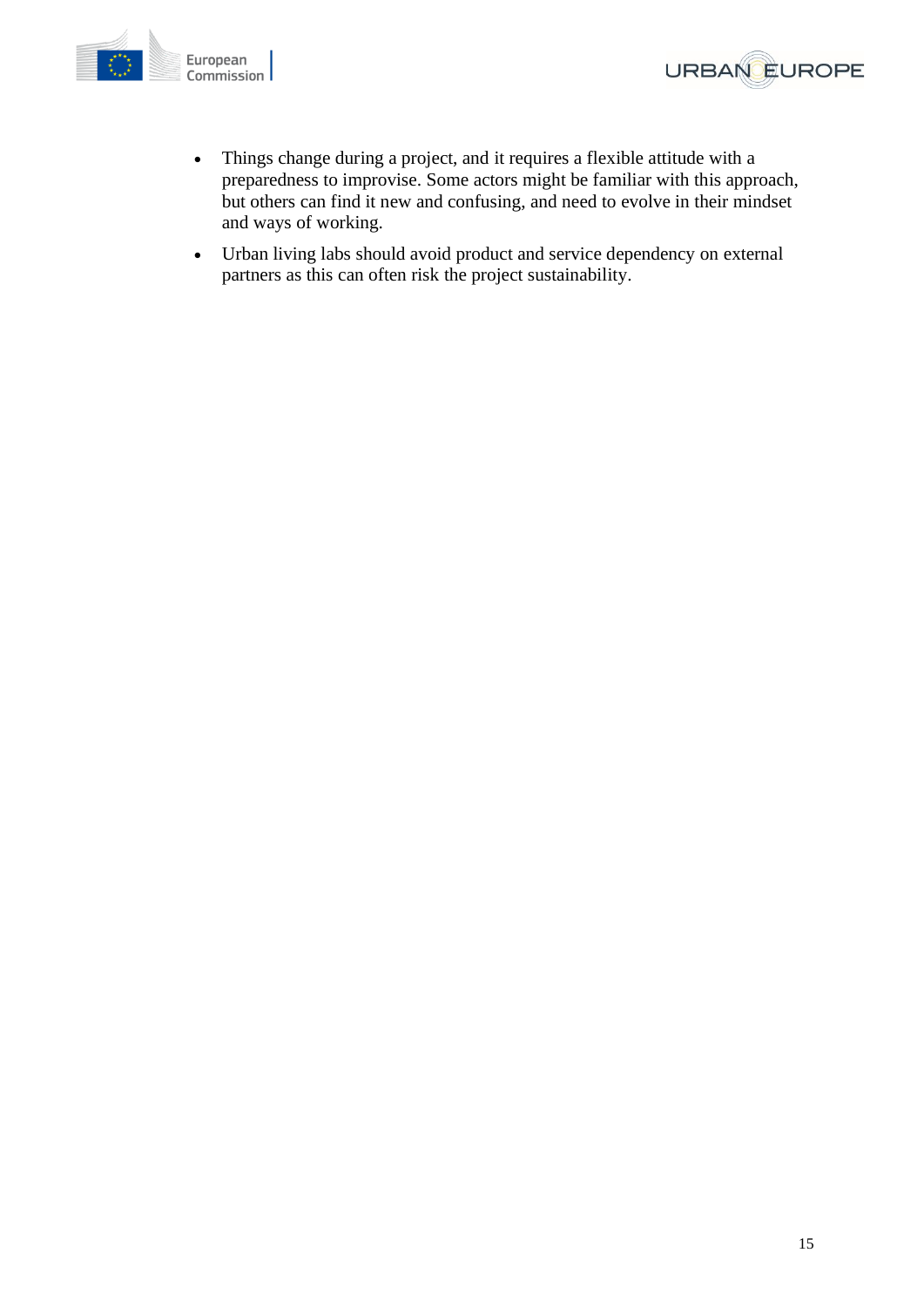



## <span id="page-15-0"></span>**Chapter 3 – Recommendations for an advanced concept of urban living lab**

## <span id="page-15-1"></span>3.1 Overview of the 15 recommendations

Following our research and insight synthesis, we have created a selection of recommendations for the future of urban living labs. A first draft of these recommendations was shared with stakeholders from JPI Urban Europe and urban living labs for feedback and further insight, which guided our iterations and formed the final recommendations below.

The 15 recommendations below have been clustered into three categories:

- Stakeholder engagement and buy-in
- Urban Living Labs delivery
- Evaluation, impact, and project sustainability

For each recommendation we have highlighted the stakeholder group that we believe will find the recommendation most useful or will have the most power to implement it: JPI Urban Europe or urban living labs. However, all recommendations will likely be useful or interesting for both parties.

Each recommendation is structured by:

- Headline recommendation
- Challenges that informed this recommendation
- Ways to address the challenges (more specific recommendations)
- Examples of good practice
- Actions for JPI Urban Europe (things JPI UE can do to support the recommendation)

Our recommendations cover a wide spectrum across the whole journey of an urban living lab project and therefore are naturally quite high level. With this in mind, we believe that these recommendations should not be treated as absolute or final. The recommendations should be prioritised followed by further, deeper, collaborative research by relevant stakeholders before they are implemented. This will help to further understand the potential (positive and negative) consequences of such change, the barriers to implementation and the stakeholders required to support (such as national funding agencies, municipality teams etc.).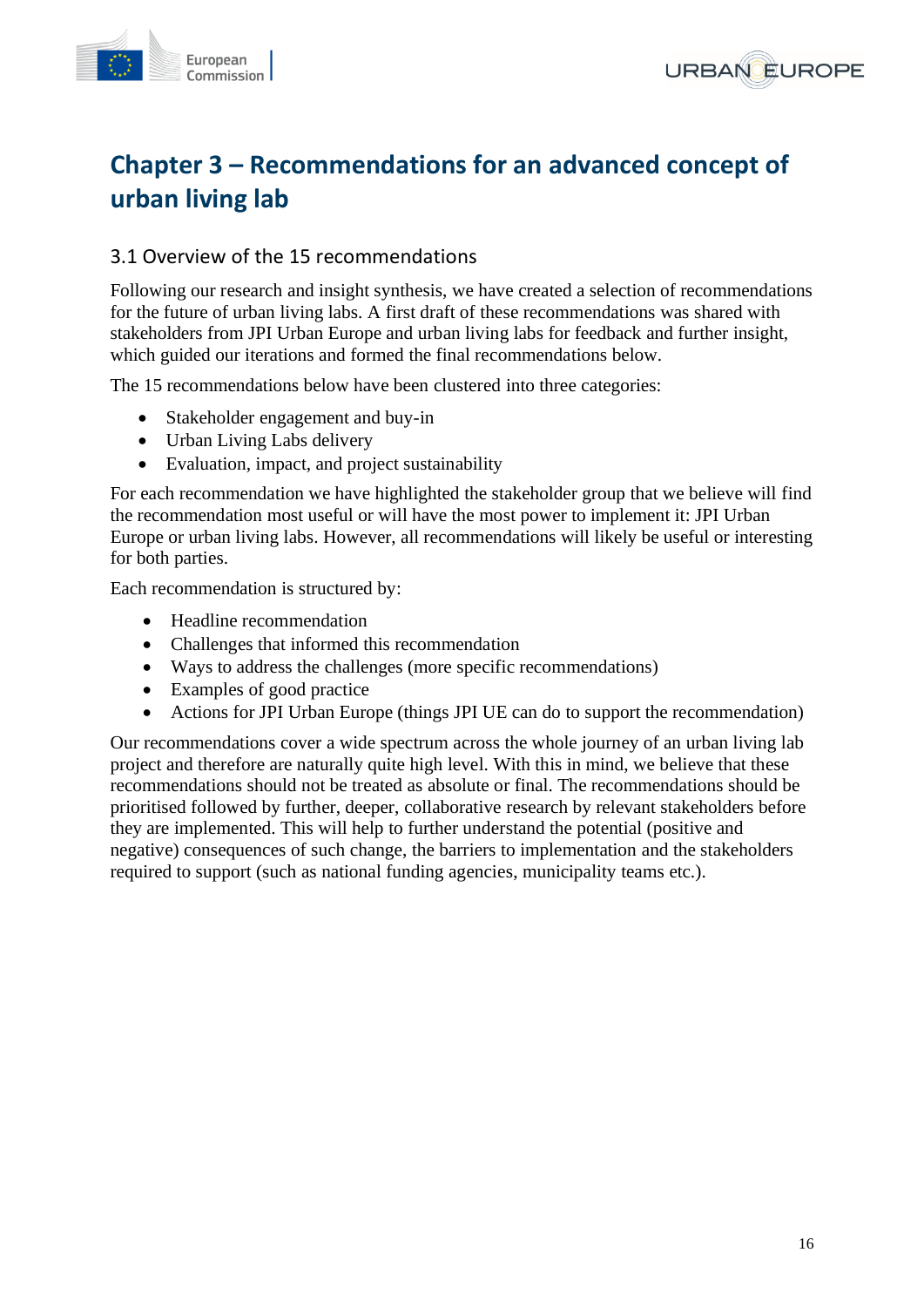



|                |                                                                                                                                                     |           | Main<br>audience        |
|----------------|-----------------------------------------------------------------------------------------------------------------------------------------------------|-----------|-------------------------|
|                | Recommendation                                                                                                                                      | JPI<br>UE | urban<br>living<br>labs |
| $\mathbf{1}$   | Stakeholder engagement and buy-in                                                                                                                   |           |                         |
| 1.1            | Conduct genuine and continuous stakeholder analysis to support with<br>involving a diversity of participants throughout the lifetime of a project   |           |                         |
| 1.2            | Get decision-makers on-board early and build confidence to achieve<br>better buy-in                                                                 |           |                         |
| 1.3            | Be aware of stakeholders' different backgrounds and abilities to lower<br>barriers to participation                                                 |           |                         |
| 1.4            | Manage the expectations of different stakeholders by being clear about<br>the project journey                                                       |           |                         |
| 1.5            | Communicate in a simple and accessible way and be strategic in how<br>you communicate to different audiences                                        |           |                         |
| $\overline{2}$ | Urban Living Labs delivery                                                                                                                          |           |                         |
| 2.1            | Extend the length of projects and break them down into key phases,<br>emphasizing important stages and activities                                   |           |                         |
| $2.2\,$        | Better communicate what an urban living lab is to new people,<br>emphasizing the underlying methods and mindset                                     |           |                         |
| 2.3            | Provide training for the participatory approach to allow a better balance<br>in skills and responsibilities between different types of stakeholders |           |                         |
| 2.4            | Maintain flexibility to adapt to local governance, conjuncture,<br>strategies, and contextual changes                                               |           |                         |
| 3              | Evaluation and project sustainability                                                                                                               |           |                         |
|                | 3.1 Prioritise evaluation and impact measurement as key activities<br>throughout the project                                                        |           |                         |
| 3.2            | Link the impact measurement strategy to the local urban context and<br>ecosystem                                                                    |           |                         |
| 3.3            | Set a 'learning strategy' from the beginning and establish a<br>methodology for capturing knowledge and insights throughout the<br>project          |           |                         |
| 3.4            | Explore alternative funding streams early to ensure the ongoing<br>sustainability of an urban living lab and its initiatives                        |           |                         |
| 3.5            | Establish and agree on a clear strategy for scaling the urban living lab<br>initiatives                                                             |           |                         |
| 3.6            | Facilitate the formalisation and dissemination of lessons learned across<br>JPI's urban living labs community                                       |           |                         |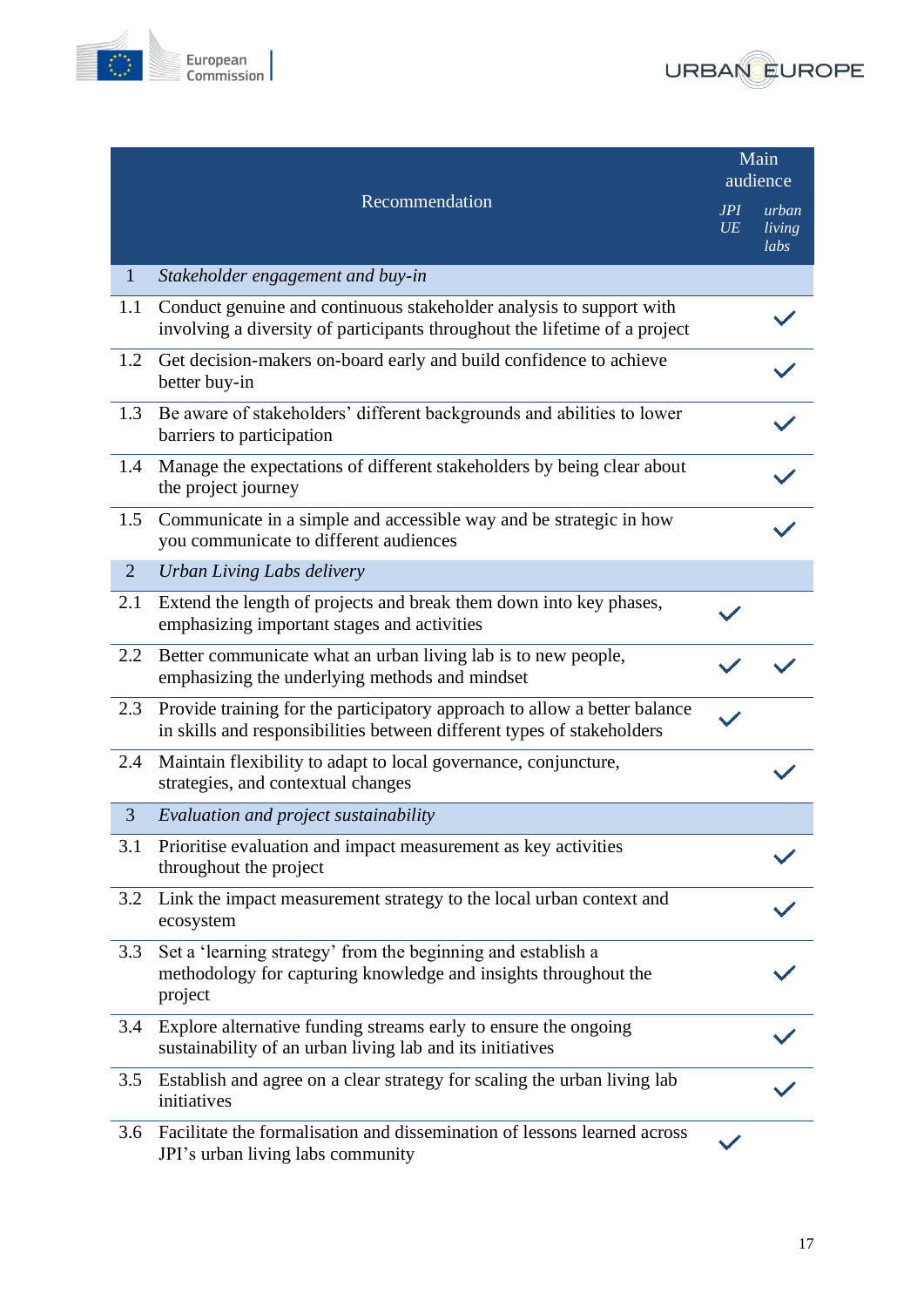



## <span id="page-17-0"></span>3.2 Recommendations around stakeholder engagement and buy-in

Urban Living labs are, above all, about people, fruitful encounters, and inspiring collaborations. But this human side of urban living labs also comes with many challenges related to actors' buy-in, representation, on-going engagement, motivations, and collaborative work. Thus, these five initial recommendations focus on the topic of stakeholder engagement and buy-in and are mainly targeted at urban living labs to implement along their project journey. JPI Urban Europe is here encouraged to support urban living labs by sharing methodologies, advice and foster the sharing of best practices.

<span id="page-17-1"></span>

| <b>JPI UE</b><br>Stakeholder engagement and buy-in / Recommendation 1.1 |                                                                                                                                                                                                                                                                                                                                                                                                                                                                                                                                                                                                                                                                                                                                                                                                                                                                                                                                                                                                                                                                                                                                                                                                                                                                                                                                                                                 |                      |
|-------------------------------------------------------------------------|---------------------------------------------------------------------------------------------------------------------------------------------------------------------------------------------------------------------------------------------------------------------------------------------------------------------------------------------------------------------------------------------------------------------------------------------------------------------------------------------------------------------------------------------------------------------------------------------------------------------------------------------------------------------------------------------------------------------------------------------------------------------------------------------------------------------------------------------------------------------------------------------------------------------------------------------------------------------------------------------------------------------------------------------------------------------------------------------------------------------------------------------------------------------------------------------------------------------------------------------------------------------------------------------------------------------------------------------------------------------------------|----------------------|
| of a project                                                            | Conduct genuine and continuous stakeholder analysis to support<br>with involving a diversity of participants throughout the lifetime                                                                                                                                                                                                                                                                                                                                                                                                                                                                                                                                                                                                                                                                                                                                                                                                                                                                                                                                                                                                                                                                                                                                                                                                                                            | urban living<br>labs |
| <b>Challenges</b> that<br>inform this<br>recommendation                 | • Many urban living lab teams rely on close networks and existing<br>relationships, restricting potential ideas and impact, and reducing<br>opportunities for other stakeholders.<br>• Despite their relevance and potential influence, some stakeholders<br>remain less interested in being part of an urban living lab if they<br>don't share the same motivations, urgency, or have pre-existing<br>negative relationships or experiences.<br>• Existing power structures are often reproduced inside Living Labs,<br>resulting in unequal opportunities and unheard voices.                                                                                                                                                                                                                                                                                                                                                                                                                                                                                                                                                                                                                                                                                                                                                                                                 |                      |
| Ways to address the<br>challenges                                       | • Conduct ongoing stakeholder mapping and analysis throughout the<br>lifetime of a project (not just at the start).<br>• Broaden your network and increase the variety of stakeholders<br>involved by asking all existing stakeholders to recommend others<br>who they think should be involved.<br>• Increase chances of success by collaborating closely with<br>people/stakeholders who have direct experience of the project<br>challenge and location.<br>• Involve vulnerable or 'hard to engage' communities by finding the<br>most relevant and direct routes to access, recruit and keep them<br>engaged. For example:<br>Go to where they are, at a time that works for them.<br>$\circ$<br>Connect with local ambassadors and trusted<br>$\circ$<br>organisations.<br>Present communication materials in the most accessible<br>$\circ$<br>format (e.g. Printed, in a different language etc.).<br>Understand what motivates them to be involved and<br>O<br>create an incentive structure related to these drivers (NB:<br>it does not necessarily have to be a monetary incentive)<br>Show the value of their input through clear feedback and<br>O<br>updates.<br>As part of your stakeholder mapping, make sure to understand<br>existing hierarchies, relationships and the potential influence that<br>different stakeholders might have (especially regarding |                      |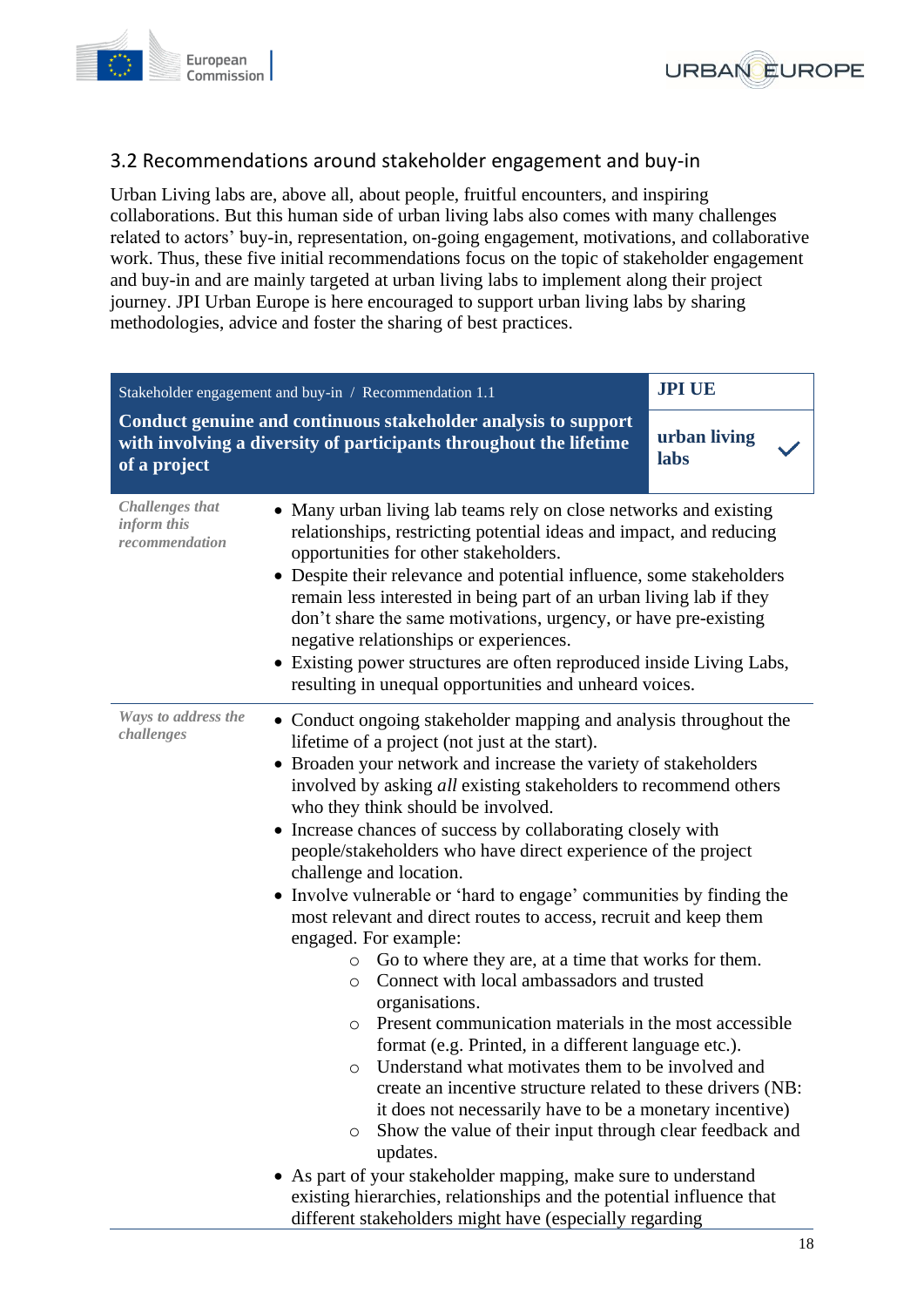

|                                               | implementation and scaling up) in order to avoid reproducing<br>existing governance structures and conflicts that might hinder the<br>project.                                                                                                                                                                                                                                                                                                                                                                                                                                                                                                                                                                                                                                                                                                                                                                                |
|-----------------------------------------------|-------------------------------------------------------------------------------------------------------------------------------------------------------------------------------------------------------------------------------------------------------------------------------------------------------------------------------------------------------------------------------------------------------------------------------------------------------------------------------------------------------------------------------------------------------------------------------------------------------------------------------------------------------------------------------------------------------------------------------------------------------------------------------------------------------------------------------------------------------------------------------------------------------------------------------|
| <b>Examples of good</b><br>practice           | • When mapping stakeholders always cover the quadruple helix<br>(community, academia, government, and industry) and identify for<br>each stakeholder their barriers, benefits, needs, importance,<br>influence and expected role for participating in the project.<br>• Update the stakeholder analysis whenever external conditions<br>change, in order to avoid the exclusion of any stakeholder group.<br>• Aim for mitigation strategies to remove hierarchies and give a 'level<br>playing field' for all stakeholders involved in a discussion.<br>Encourage the emergence of any conflicting goals between Lab<br>participants and possible external stakeholder groups not actively<br>engaged and manage these conflicting goals by multi-criteria<br>decision-making techniques.<br>• Keep a solid and updated CRM of the stakeholder community that<br>can be passed over and ensure the project's sustainability. |
| <b>Actions for JPI</b><br><b>Urban Europe</b> | • Encourage stakeholders mapping and analysis activities via training<br>and the sharing of frameworks, toolkits, and templates.<br>Encourage (enforce or incentivise) the integration of new<br>stakeholders in calls.                                                                                                                                                                                                                                                                                                                                                                                                                                                                                                                                                                                                                                                                                                       |

<span id="page-18-0"></span>

| Stakeholder engagement and buy-in / Recommendation 1.2                              |                                                                                                                                                                                                                                                                                                                                                                                                                                                                                                                                                                                                                                                                                                                                                                                     | <b>JPI UE</b>        |
|-------------------------------------------------------------------------------------|-------------------------------------------------------------------------------------------------------------------------------------------------------------------------------------------------------------------------------------------------------------------------------------------------------------------------------------------------------------------------------------------------------------------------------------------------------------------------------------------------------------------------------------------------------------------------------------------------------------------------------------------------------------------------------------------------------------------------------------------------------------------------------------|----------------------|
| Get decision-makers on-board early and build confidence to<br>achieve better buy-in |                                                                                                                                                                                                                                                                                                                                                                                                                                                                                                                                                                                                                                                                                                                                                                                     | urban living<br>labs |
| <b>Challenges that</b><br>inform this<br>recommendation                             | • Fragmented institutional arrangements between and within<br>institutions ("silo compartments") may prevent clear distribution of<br>responsibilities among the actors involved in the urban living lab<br>activities, hindering cooperation between them.<br>• When not aware or deeply involved in urban living labs, institutions<br>are less likely to commit to implementing the project outcomes.<br>• Receiving the permission needed for the use of public spaces can be<br>time consuming, difficult and requirements can vary across different<br>countries and cities. It requires collaboration between often siloed<br>municipality departments, plus other local stakeholders such as local<br>communities and business owners who may also need to give<br>consent. |                      |
| Ways to address the<br>challenges                                                   | • Involve influential stakeholders (such as local municipalities and<br>governments) as soon as possible and ensure that they are clearly<br>aware of the urban living lab's purpose, processes, and potential<br>impacts.                                                                                                                                                                                                                                                                                                                                                                                                                                                                                                                                                          |                      |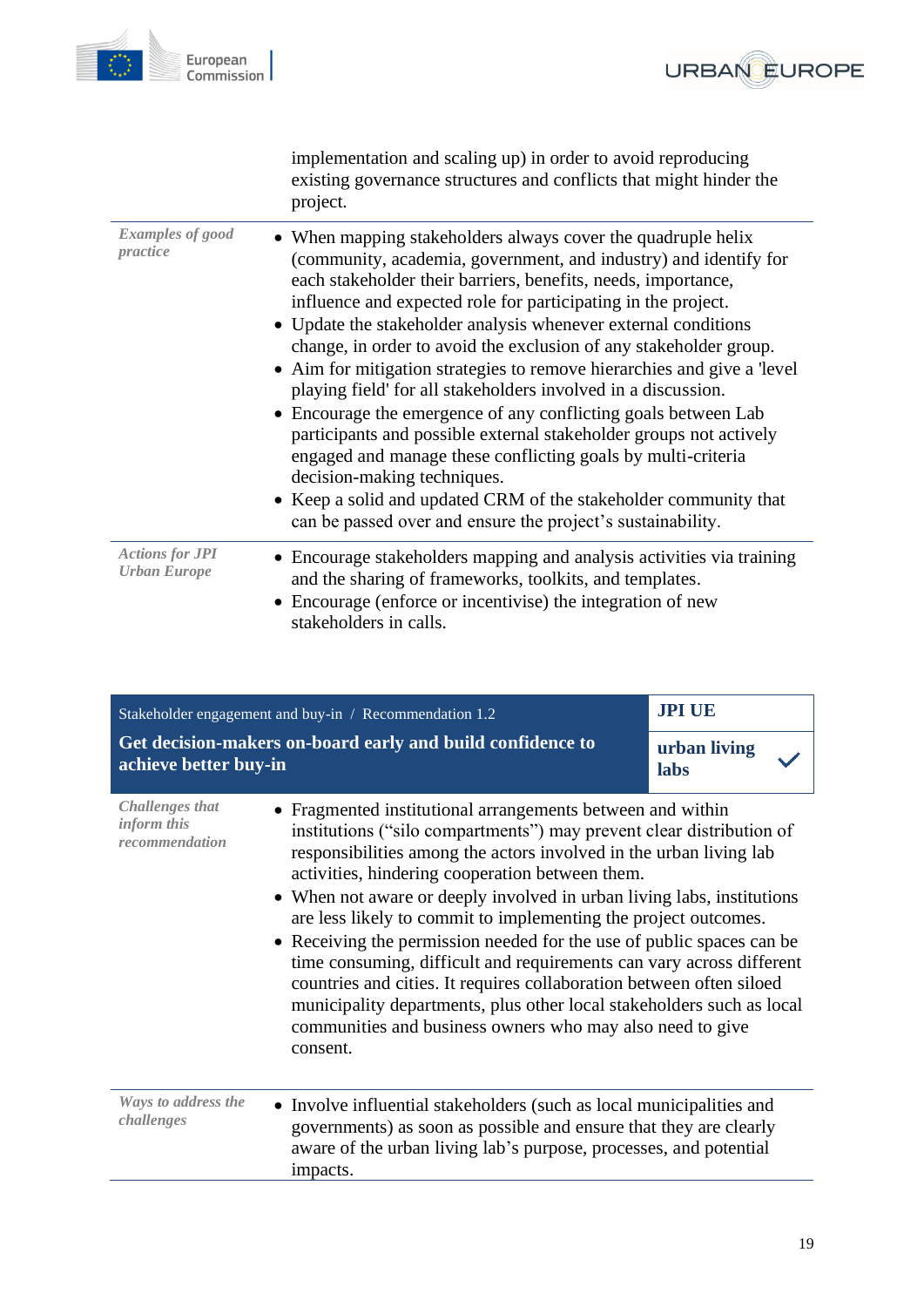



|                                               | • Invite influential stakeholders to allocate time and funding to the<br>project to increase buy-in and improve the chances of success and<br>sustainability.<br>• Be aware of the different departments (and their overlaps,<br>responsibilities, relationships and power) within local public<br>institutions. Map them and bring them together in the project and<br>help to break down the silos.                                                                                                                                                                                                                                                                                                                                                                                                                                             |
|-----------------------------------------------|---------------------------------------------------------------------------------------------------------------------------------------------------------------------------------------------------------------------------------------------------------------------------------------------------------------------------------------------------------------------------------------------------------------------------------------------------------------------------------------------------------------------------------------------------------------------------------------------------------------------------------------------------------------------------------------------------------------------------------------------------------------------------------------------------------------------------------------------------|
|                                               | This recommendation relates to the recommendations 2.2 and 3.2<br>about the communication and dissemination of what is an urban living<br>lab, and about the linking of the impact measurement strategy to the<br>local urban.                                                                                                                                                                                                                                                                                                                                                                                                                                                                                                                                                                                                                    |
| <b>Examples of good</b><br>practice           | • Ask city departments (not individual people) to sign a letter of<br>support for the project, and for a longer term (e.g. 2 to 3 years). This<br>will remove barriers to buy-in and support.<br>• Find ways to help the different municipality departments to<br>communicate better internally, and encourage them to create a<br>dedicated Living Lab team to prevent knowledge loss when people<br>leave.<br>• Develop future visions with stakeholders and crucial decision-<br>makers, highlighting the potential structural changes that might be<br>needed to support effective collaborative working, management and<br>processes.<br>• Local actors may be empowered when teamed up with supra-urban<br>actors. For example, teaming up municipalities with provinces, or<br>local NGOs with their national counterpart (scale jumping). |
| <b>Actions for JPI</b><br><b>Urban Europe</b> | • Facilitate the collection of best practices and 'labs stories', sharing<br>across the JPI urban living lab community to inspire project teams<br>on how to gain buy-in from their local network.<br>Prepare urban living lab projects for the challenges related to<br>gaining consent and data privacy at the application stage.                                                                                                                                                                                                                                                                                                                                                                                                                                                                                                               |

<span id="page-19-0"></span>

| Stakeholder engagement and buy-in / Recommendation 1.3                                              |                                                                                                                                                                                                                                                                                                                                                                                                                | <b>JPI UE</b>        |
|-----------------------------------------------------------------------------------------------------|----------------------------------------------------------------------------------------------------------------------------------------------------------------------------------------------------------------------------------------------------------------------------------------------------------------------------------------------------------------------------------------------------------------|----------------------|
| Be aware of stakeholders' different backgrounds and abilities to<br>lower barriers to participation |                                                                                                                                                                                                                                                                                                                                                                                                                | urban living<br>labs |
| <b>Challenges that</b><br>inform this<br>recommendation                                             | • Many urban living labs tend to be seen as quite exclusive. For<br>example, engagement with stakeholders can often be rushed or<br>planned quite late, leading to a reliance on existing contacts and<br>relationships.<br>• Engaging with people who are less comfortable with technology can<br>be difficult, but it is essential to involve them in order to make the<br>project inclusive and democratic. |                      |
| Ways to address the<br>challenges                                                                   | • Living Labs are built intrinsically on the principle of a collaborative<br>process and shared responsibilities. Thus, it is crucial to open                                                                                                                                                                                                                                                                  |                      |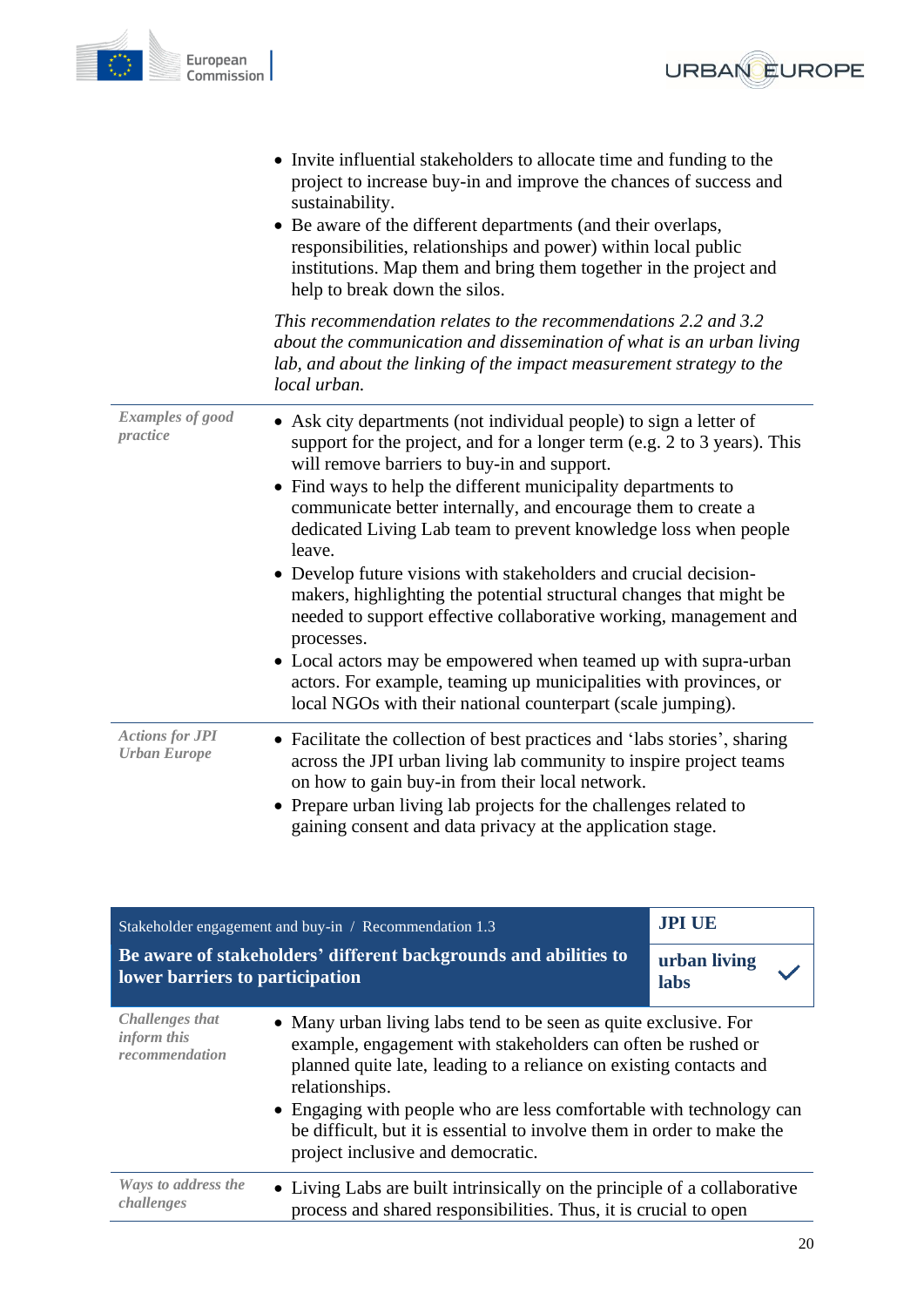

|                                               | participation to a representative diversity of stakeholders as soon as<br>possible to create engagement and ownership.<br>• Design and provide a variety of collaborative activities which align<br>with people's interests and capacities and offer attractive and<br>meaningful opportunities to participate.<br>• Choose to run activities online or in a physical setting depending on<br>each activity's objectives, while making sure that it does not leave<br>some stakeholders on the side. |
|-----------------------------------------------|------------------------------------------------------------------------------------------------------------------------------------------------------------------------------------------------------------------------------------------------------------------------------------------------------------------------------------------------------------------------------------------------------------------------------------------------------------------------------------------------------|
| <b>Examples of good</b><br>practice           | • Include peoples' knowledge, background, abilities, and influence as<br>part of stakeholder mapping activities to enable better targeted<br>activities.<br>• Adapt tools, support materials, and activity formats (duration,<br>groups size, level of interaction, choice of venue, schedule of<br>meeting, language, technological support) to reduce capacities<br>and digital divide and make the most of the format chosen (in person<br>or remote meeting).                                    |
|                                               | • In most cases, when activity outputs are well designed, made<br>relevant to peoples' interests and are clearly shared in advance, they<br>should be enough of an incentive for people to join.                                                                                                                                                                                                                                                                                                     |
| <b>Actions for JPI</b><br><b>Urban Europe</b> | • Facilitate the collection of best practices, methodologies and 'lab<br>stories' and share these across the JPI urban living labs community<br>to enable progress in participatory approaches.                                                                                                                                                                                                                                                                                                      |

<span id="page-20-0"></span>

| Stakeholder engagement and buy-in / Recommendation 1.4                                        |                                                                                                                                                                                                                                                                                                                                                                                                                                                                                                                                                                                                                               | <b>JPI UE</b>        |
|-----------------------------------------------------------------------------------------------|-------------------------------------------------------------------------------------------------------------------------------------------------------------------------------------------------------------------------------------------------------------------------------------------------------------------------------------------------------------------------------------------------------------------------------------------------------------------------------------------------------------------------------------------------------------------------------------------------------------------------------|----------------------|
| Manage the expectations of different stakeholders by being clear<br>about the project journey |                                                                                                                                                                                                                                                                                                                                                                                                                                                                                                                                                                                                                               | urban living<br>labs |
| <b>Challenges that</b><br>inform this<br>recommendation                                       | • It is often difficult to keep local communities involved over a long<br>period of time.<br>• When unclear about the process and project goals, some<br>stakeholders might struggle to see the benefit and ultimate value in<br>participating.                                                                                                                                                                                                                                                                                                                                                                               |                      |
| Ways to address the<br>challenges                                                             | • Collaboratively create a clear understanding of the project goals and<br>expected impacts at different levels (e.g. at an individual level, city<br>level, policy level etc.).<br>• Be transparent and keep stakeholders up to date about the overall<br>process and activities.<br>• Make the different stakeholders' interests and expectations explicit<br>to all in order to facilitate the accommodation of both substantive<br>and process-oriented interests in the design of the experiment.<br>• Make it clear to participants what the value is for them, why they<br>need to be engaged and how they'll benefit. |                      |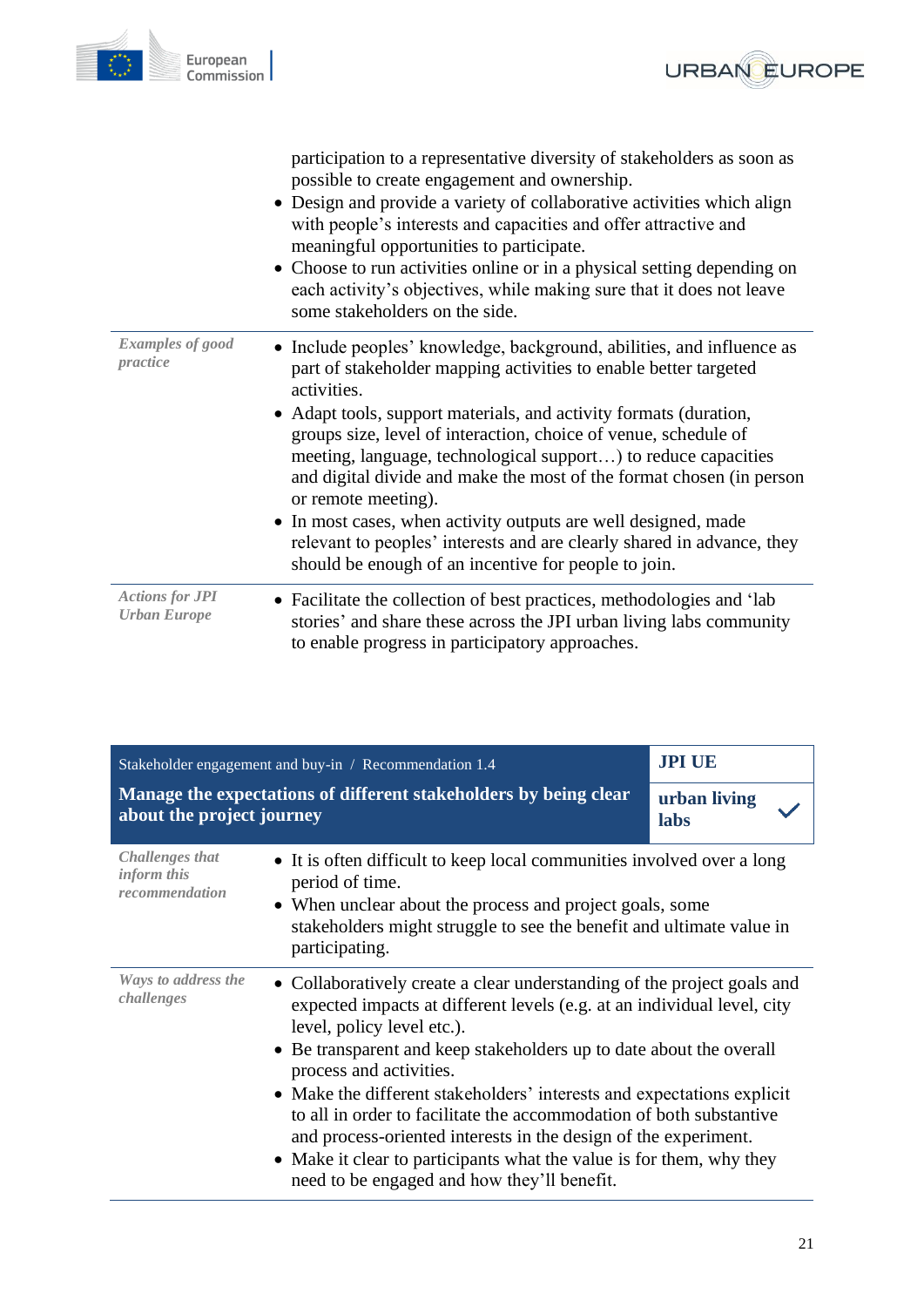



| <b>Examples of good</b><br>practice           | • Well designed and accessible communication materials can be used<br>to explain the process of the urban living labs and to manage<br>expectations.<br>• Continuous stakeholder mapping and analysis helps to understand<br>the different stakeholder desires, benefits, or barriers in<br>participating, informing what sort of activities and incentives will<br>likely motivate them.<br>• Clarify the stakeholders' roles and levels of involvement at different<br>stages of the project (e.g. Informed, consulted, involved,<br>accountable, responsible).<br>• Accept that some groups or people might not stay involved for the<br>whole lifetime of the urban living lab or experimentation and<br>anticipate potential impacts and actions to take accordingly.<br>• Emphasize to participants that their involvement is a voluntary<br>commitment and that they can 'opt out' at any point. Empowering<br>them to make this decision and feel they remain in control can<br>actually mean they stay involved for longer. |
|-----------------------------------------------|--------------------------------------------------------------------------------------------------------------------------------------------------------------------------------------------------------------------------------------------------------------------------------------------------------------------------------------------------------------------------------------------------------------------------------------------------------------------------------------------------------------------------------------------------------------------------------------------------------------------------------------------------------------------------------------------------------------------------------------------------------------------------------------------------------------------------------------------------------------------------------------------------------------------------------------------------------------------------------------------------------------------------------------|
| <b>Actions for JPI</b><br><b>Urban Europe</b> | • Facilitate the collection of best practices, methodologies and 'lab<br>stories' and share these across the JPI urban living labs community<br>to support urban living lab teams in sustaining their community of<br>stakeholders.                                                                                                                                                                                                                                                                                                                                                                                                                                                                                                                                                                                                                                                                                                                                                                                                  |

<span id="page-21-0"></span>

| Stakeholder engagement and buy-in / Recommendation 1.5  |                                                                                                                                                                                                                                                                                                                                                                                                                                  | <b>JPI UE</b>        |
|---------------------------------------------------------|----------------------------------------------------------------------------------------------------------------------------------------------------------------------------------------------------------------------------------------------------------------------------------------------------------------------------------------------------------------------------------------------------------------------------------|----------------------|
|                                                         | Communicate in a simple and accessible way and be strategic in<br>how you communicate to different audiences                                                                                                                                                                                                                                                                                                                     | urban living<br>labs |
| <b>Challenges that</b><br>inform this<br>recommendation | • Often in European urban living labs, language and culture differences<br>can create communication barriers.<br>• Stakeholders can get overwhelmed if there is too much information<br>communicated at one time.                                                                                                                                                                                                                |                      |
| <b>Ways to address</b><br>the challenges                | • The style, format and clarity of communication materials are highly<br>important when it comes to keeping people engaged.<br>• Establish different target audiences according to the stakeholder<br>groups and roles and use these as a guidance to create communication<br>materials of appropriate detail and frequency.<br>• Tell people only what they need to know at different stages of the<br>project (less is more!). |                      |
| <b>Examples</b> of<br>good practice                     | • Ensure language and content used in communication is simple to<br>understand and approachable, and always explain acronyms and<br>technical terms to avoid people feeling excluded.<br>• Customise communication messages, formats, and materials to the<br>different target audiences.                                                                                                                                        |                      |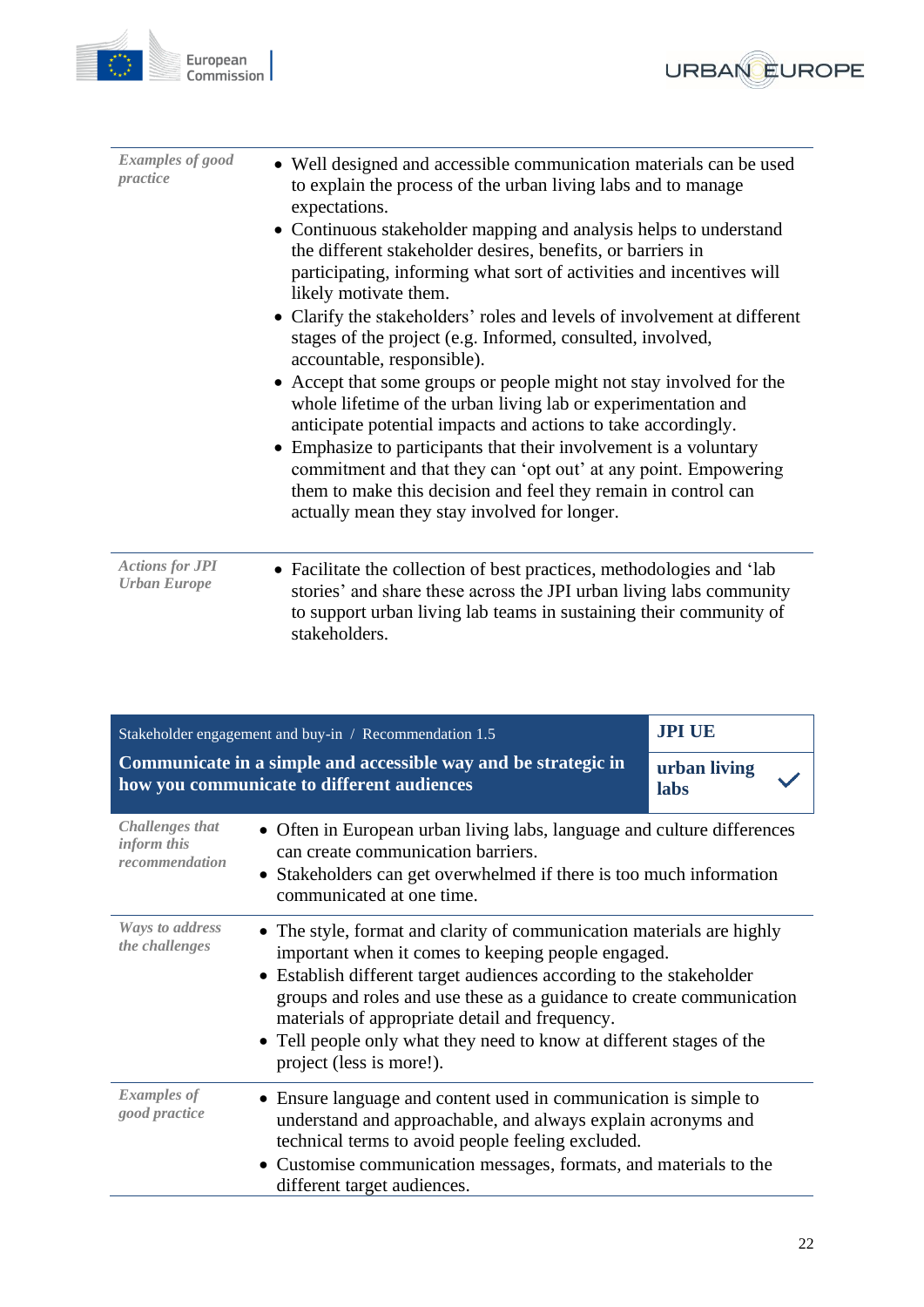



|                                               | • Some urban living labs choose to nominate one communicator (point)<br>of contact) for each type of partner. (This for instance can enable a<br>closer relationship with some local communities through, for example,<br>communicating with them in the most suitable. language.) The team of<br>communicators can gather in regular meetings and align on how to<br>customize and filter the information for their own target audience.<br>• Work with copywriters, content designers and graphic designers to<br>ensure project is clearly communicated.<br>• Test communication asset mock-ups with potential users to understand<br>areas that they find challenging or irrelevant. Iterate designs and |
|-----------------------------------------------|--------------------------------------------------------------------------------------------------------------------------------------------------------------------------------------------------------------------------------------------------------------------------------------------------------------------------------------------------------------------------------------------------------------------------------------------------------------------------------------------------------------------------------------------------------------------------------------------------------------------------------------------------------------------------------------------------------------|
|                                               | messages based on feedback.                                                                                                                                                                                                                                                                                                                                                                                                                                                                                                                                                                                                                                                                                  |
| <b>Actions for JPI</b><br><b>Urban Europe</b> | • JPI Urban Europe could create and share a <i>Glossary of urban living</i><br>labs common terms in multiple languages.<br>• Facilitate content sharing and the collection of best practices across<br>the JPI urban living labs community to inspire teams in<br>communicating and promoting their project efficiently.                                                                                                                                                                                                                                                                                                                                                                                     |

## <span id="page-22-0"></span>3.3 Recommendations around urban living labs delivery

Developing and implementing an urban living lab requires time, a set of specific skills and mindset, and can be very challenging in an ever-changing urban environment since these kinds of projects rely heavily on real-life experimentation and on local organisations which have their own agenda, strategy, and constraints. Therefore, the following four recommendations are related to the project implementation and teams' up-skilling. They are targeted at both JPI Urban Europe and urban living labs.

<span id="page-22-1"></span>

| Urban living labs delivery / Recommendation 2.1  |                                                                                                                                                                                                                                                                                                                                                                                                                                                                                                                                                                                                                                                                                                                                                       | <b>JPI UE</b>        |  |
|--------------------------------------------------|-------------------------------------------------------------------------------------------------------------------------------------------------------------------------------------------------------------------------------------------------------------------------------------------------------------------------------------------------------------------------------------------------------------------------------------------------------------------------------------------------------------------------------------------------------------------------------------------------------------------------------------------------------------------------------------------------------------------------------------------------------|----------------------|--|
|                                                  | <b>Extend the length of projects and break them down into key</b><br>phases, emphasizing important stages and activities                                                                                                                                                                                                                                                                                                                                                                                                                                                                                                                                                                                                                              | urban living<br>labs |  |
| Challenges that<br>inform this<br>recommendation | • The average duration of a JPI Urban Europe funded urban living lab<br>project (four years) is seen by some as being too short to fulfil goals,<br>ambitions and create long lasting impacts.<br>• The fundamental stage of building up the foundations of an urban<br>living lab requires a significant amount of time (6-12 months on<br>average). It is common that this phase either takes longer than<br>expected or falls short in reaching the original scope because of the<br>limited time spent on it.<br>• Getting approval and finding the right people to support projects can<br>be time consuming. Differences or delays in funding can have a<br>negative effect on projects, creating an imbalance of work and<br>responsibilities. |                      |  |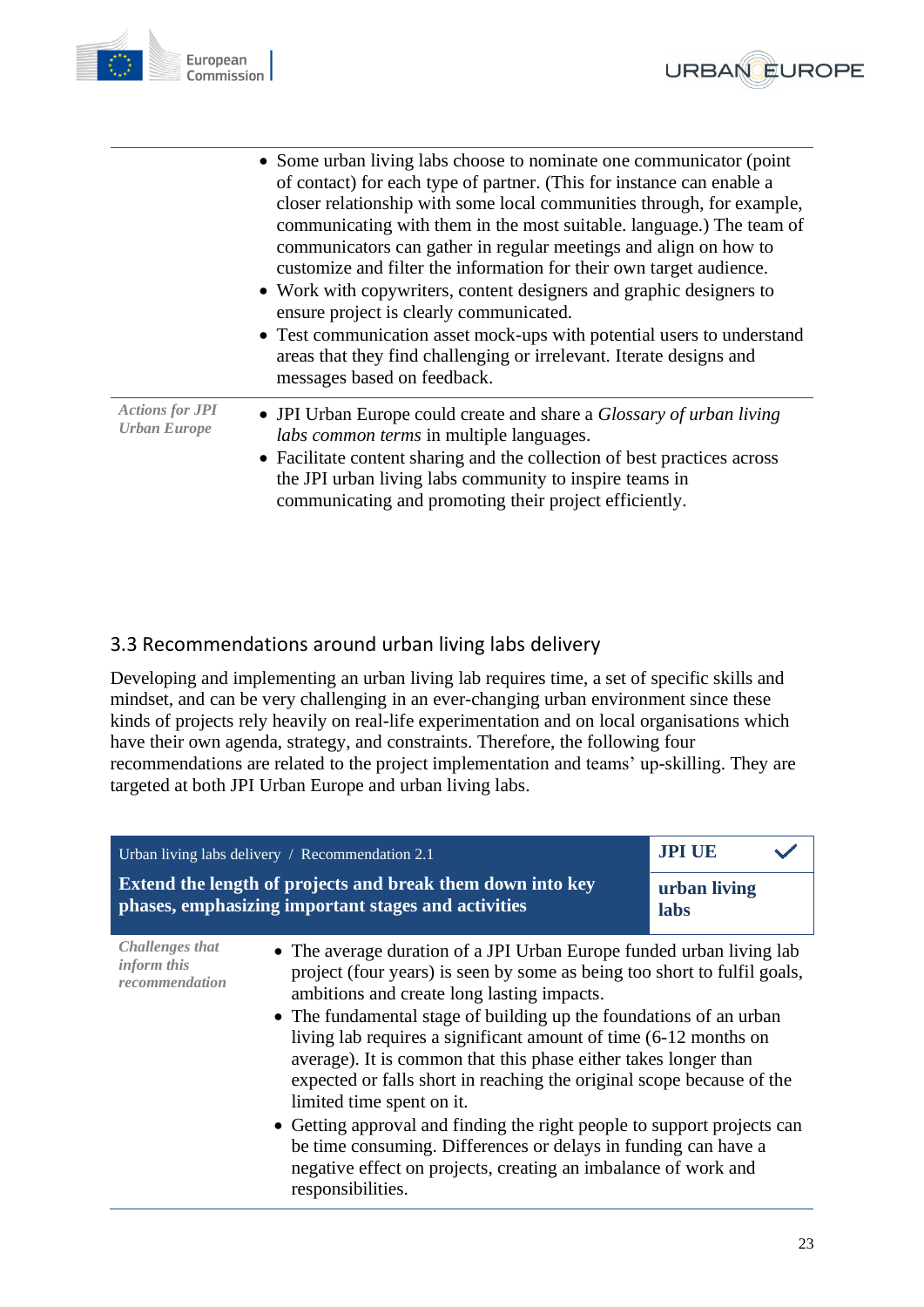



European

Commission

<span id="page-23-0"></span>

|                                                         | Urban living labs delivery / Recommendation 2.2                                                                                                                                                                                                                                                                                                                                                                                                                                                                                                                                                                               | <b>JPI UE</b>        |
|---------------------------------------------------------|-------------------------------------------------------------------------------------------------------------------------------------------------------------------------------------------------------------------------------------------------------------------------------------------------------------------------------------------------------------------------------------------------------------------------------------------------------------------------------------------------------------------------------------------------------------------------------------------------------------------------------|----------------------|
|                                                         | Better communicate what an urban living lab is to new people,<br>emphasizing the underlying methods and mindset                                                                                                                                                                                                                                                                                                                                                                                                                                                                                                               | urban living<br>labs |
| <b>Challenges that</b><br>inform this<br>recommendation | • Some projects use the 'Living Lab' label without fully<br>understanding and implementing the particular approaches and<br>methods that make Living Labs unique (such as the quadruple helix<br>and participatory approach).<br>• Some groups of participants can feel disappointed when the co-<br>design approach, decision-making processes and experimentation<br>principles have not been well understood or communicated.<br>• Some organisations are unlikely to share the learnings that they see<br>as 'failures' as they fear exposing themselves to potential criticism,<br>especially when using public funding. |                      |
| Ways to address the<br>challenges                       | • Emphasize the collaborative and 'learning-by-doing' mindset and<br>the participatory methodologies when explaining Living Labs.<br>• JPI's interventions, communication materials and tools can help to<br>'normalise' a culture of experimentation, where 'failure' is always a<br>learning process to take forward and iterate.                                                                                                                                                                                                                                                                                           |                      |
|                                                         | This recommendation relates to recommendations 1.3 and 3.3 about<br>managing expectations and capturing lessons learned.                                                                                                                                                                                                                                                                                                                                                                                                                                                                                                      |                      |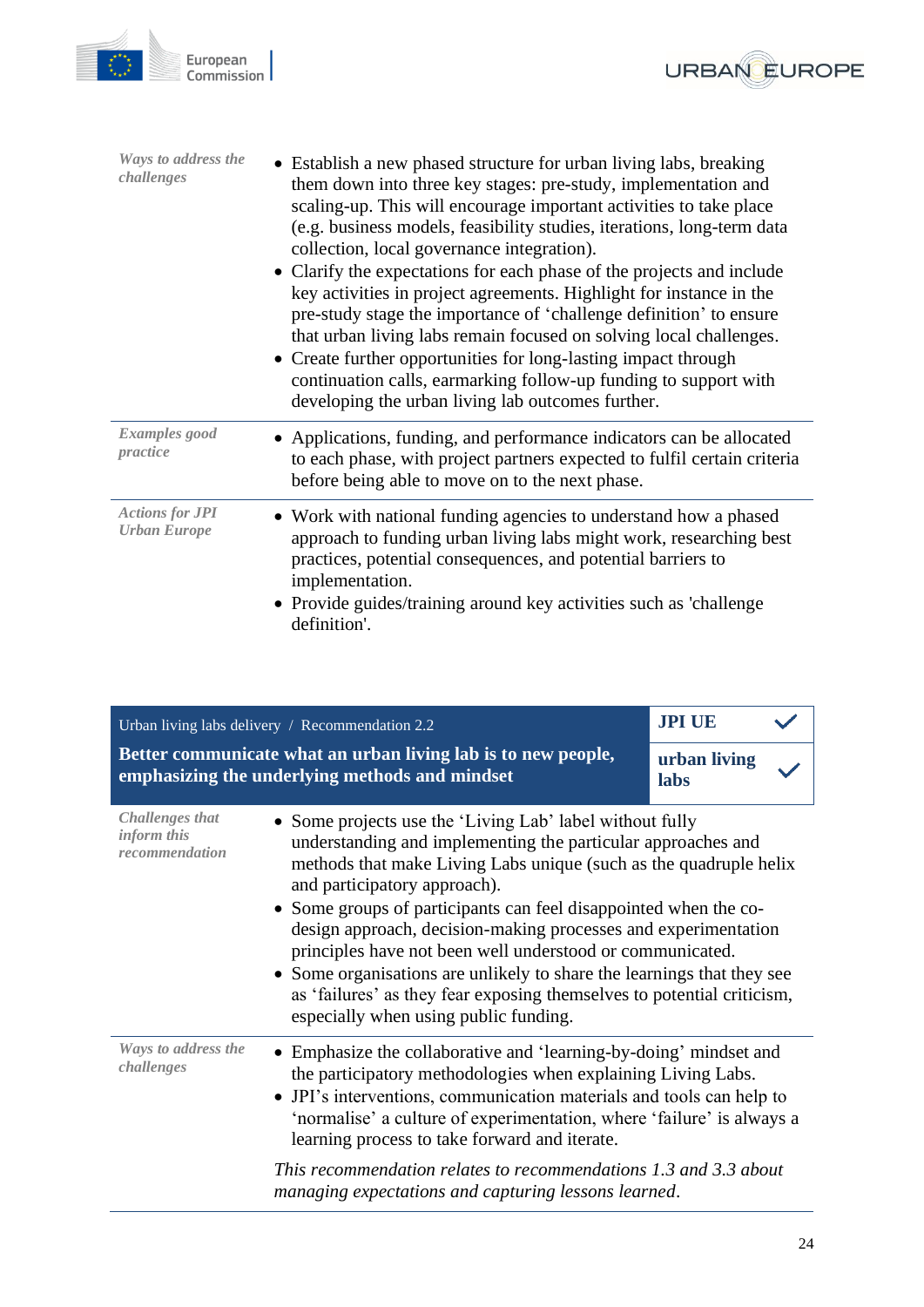



<span id="page-24-0"></span>

| <b>Examples</b> good<br>practice                        | • Make sure everyone is aware of what it means to participate and<br>communicate about the collaborative approach and decision-making<br>processes.                                                                                                                                                                                                                                                                                                                                                                                                                                                                                                              |                      |
|---------------------------------------------------------|------------------------------------------------------------------------------------------------------------------------------------------------------------------------------------------------------------------------------------------------------------------------------------------------------------------------------------------------------------------------------------------------------------------------------------------------------------------------------------------------------------------------------------------------------------------------------------------------------------------------------------------------------------------|----------------------|
| <b>Actions for JPI</b><br><b>Urban Europe</b>           | • Promote the Living Lab methods and mindset by organising, for<br>example, urban living lab tours and visits, training sessions and/or a<br>webinar series.<br>Create a network of urban living lab ambassadors who could share<br>their stories and own experiences<br>Create attractive and engaging communication materials to share<br>what an urban living lab is and to make available for use by projects<br>owners to use locally (e.g. videos, podcasts, games, ice breakers,<br>conferences).<br>• Build a library of use cases to showcase a variety of urban living<br>labs stories, highlighting the value of the methodology and mindset.         |                      |
|                                                         | Urban living labs delivery / Recommendation 2.3                                                                                                                                                                                                                                                                                                                                                                                                                                                                                                                                                                                                                  | <b>JPI UE</b>        |
| stakeholders                                            | Provide training for the participatory approach to allow a better<br>balance in skills and responsibilities between different types of                                                                                                                                                                                                                                                                                                                                                                                                                                                                                                                           | urban living<br>labs |
| <b>Challenges</b> that<br>inform this<br>recommendation | • There are only few city administrations considered as being one of<br>the main initiators of urban living labs. Many local public<br>administrations are less familiar with the participatory approach.<br>Even if it resembles some of the democratic processes they follow,<br>the more active role given to local communities in the creation and<br>development of solutions and experiments is novel.<br>The difference of culture and skills around the participatory<br>$\bullet$<br>approach can create a certain imbalance where some partners act as<br>experts and city stakeholders are less able to take on more leading or<br>influential roles. |                      |
| Ways to address the<br>challenges                       | • JPI to provide training programmes and materials around the<br>participatory approach.<br>JPI to strengthen the urban living lab community opportunities for<br>capacity building.                                                                                                                                                                                                                                                                                                                                                                                                                                                                             |                      |
| Examples of good<br>practice                            | In situations where some negative voices are more powerful than<br>others, find ways to facilitate conversations that force everyone to<br>remain involved and positive.<br>• Create situations where you remove roles/hierarchies and place<br>everyone on an equal playing field.<br>Work with trained facilitators to manage potential conflicts.                                                                                                                                                                                                                                                                                                             |                      |
| <b>Actions for JPI</b><br><b>Urban Europe</b>           | • Prioritise at first the targeted audience for these trainings such as<br>municipalities and urban public administration.<br>Nominate 'participatory' champions (people with greater experience<br>in participatory $\ell$ co-creation methods) to facilitate capacity building                                                                                                                                                                                                                                                                                                                                                                                 |                      |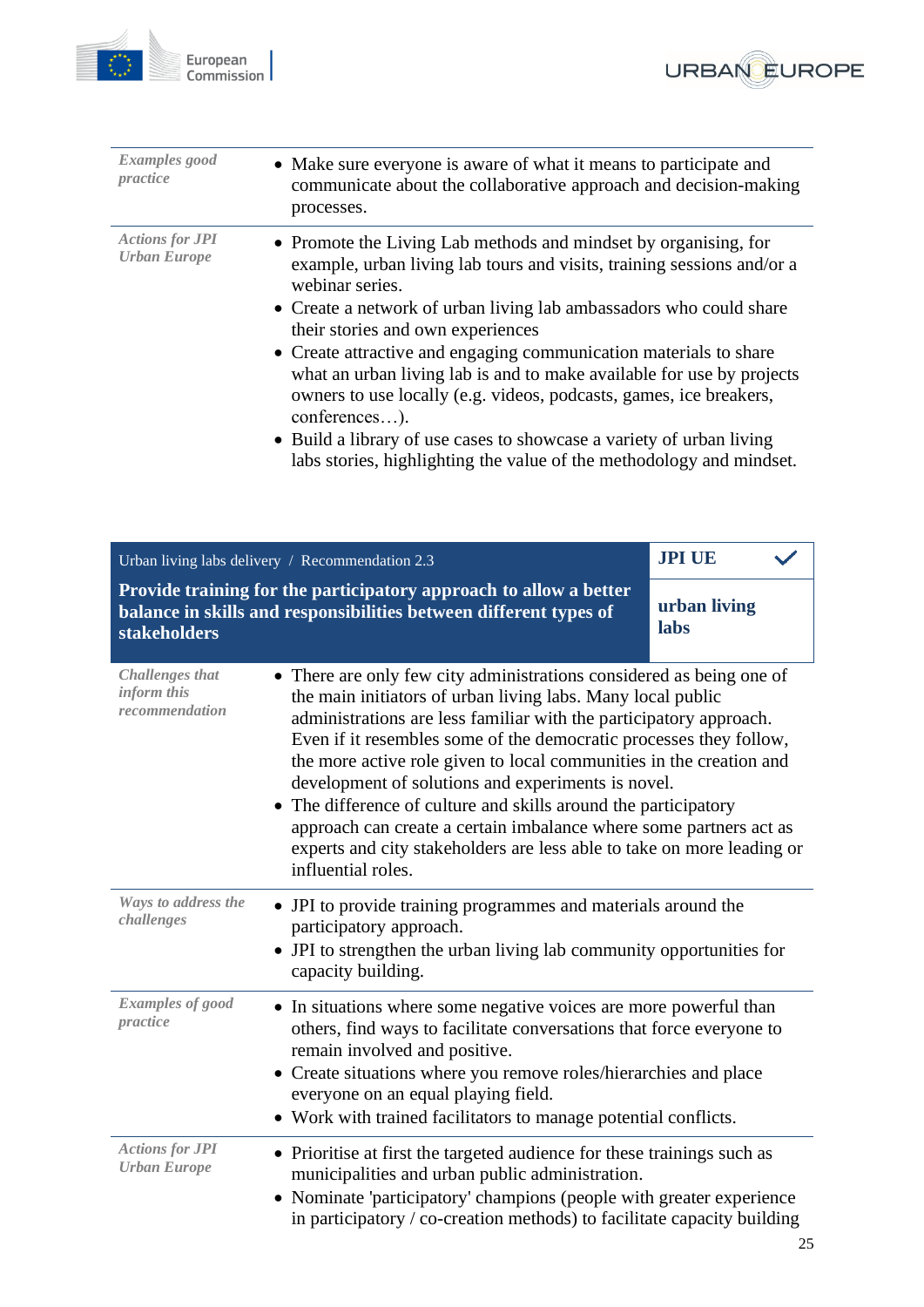



within the JPI urban living labs community to foster progress in participatory approaches.

<span id="page-25-0"></span>

| Urban living labs delivery / Recommendation 2.4                                                       |                                                                                                                                                                                                                                                                                                                                                                                                                                                                                                                                                                                                                                                                                                | <b>JPI UE</b>        |
|-------------------------------------------------------------------------------------------------------|------------------------------------------------------------------------------------------------------------------------------------------------------------------------------------------------------------------------------------------------------------------------------------------------------------------------------------------------------------------------------------------------------------------------------------------------------------------------------------------------------------------------------------------------------------------------------------------------------------------------------------------------------------------------------------------------|----------------------|
| Maintain flexibility to adapt to local governance, conjuncture,<br>strategies, and contextual changes |                                                                                                                                                                                                                                                                                                                                                                                                                                                                                                                                                                                                                                                                                                | urban living<br>labs |
| <b>Challenges that</b><br>inform this<br>recommendation                                               | • A lack of coordination with the social, economic, cultural and<br>political conjuncture can hinder the deployment of experiments and<br>reduce the chances of the later adoption and integration of the<br>innovation pursued.<br>Urban assemblage can be locked-in to certain technical,<br>infrastructural, legal or financial aspects (e.g. long-term contracts,<br>legal lock-ins) and may become a barrier to the practical<br>implementation of urban living labs outcomes.<br>A change in political representation in the local area (city, region)<br>can affect, slow down or even threaten urban living lab projects (as,<br>for example, the project could lose its key sponsor). |                      |
| Ways to address the<br>challenges                                                                     | • Be ready to adapt to changing conditions in the outside social and<br>political agenda.<br>Be aware of and analyse the local conjuncture (broader socio-<br>economic, cultural, and political aspects), existing governance<br>structures, practices and procedures to manage the urban living lab<br>activities and co-design innovations with the local context and<br>constraints in mind.<br>• Increase the sustainability of the urban living lab projects by<br>discovering alternative funding streams, ideally from the early<br>stages of a project, in order to not fully rely on public funding and<br>the local 'hosts'.                                                         |                      |
| <b>Examples of good</b><br>practice                                                                   | • Establish links with the existing public debate, with the local<br>community priorities, and with what stakeholders consider to be<br>feasible.<br>• Be open to adjusting the project objectives and methodologies to<br>shift strategy in the case of contextual changes.<br>Be aware of national, European and international strategies/policy<br>changes that could have an influence on local strategies and<br>priorities.                                                                                                                                                                                                                                                              |                      |
| <b>Actions for JPI</b><br><b>Urban Europe</b>                                                         | • Facilitate the sharing of best practices across the JPI urban living<br>labs community to enable project teams to learn from one another.<br>• Communicate how International and European policy has influenced<br>the funding call (and work with national funding agencies to do the<br>same in regard to national strategies).                                                                                                                                                                                                                                                                                                                                                            |                      |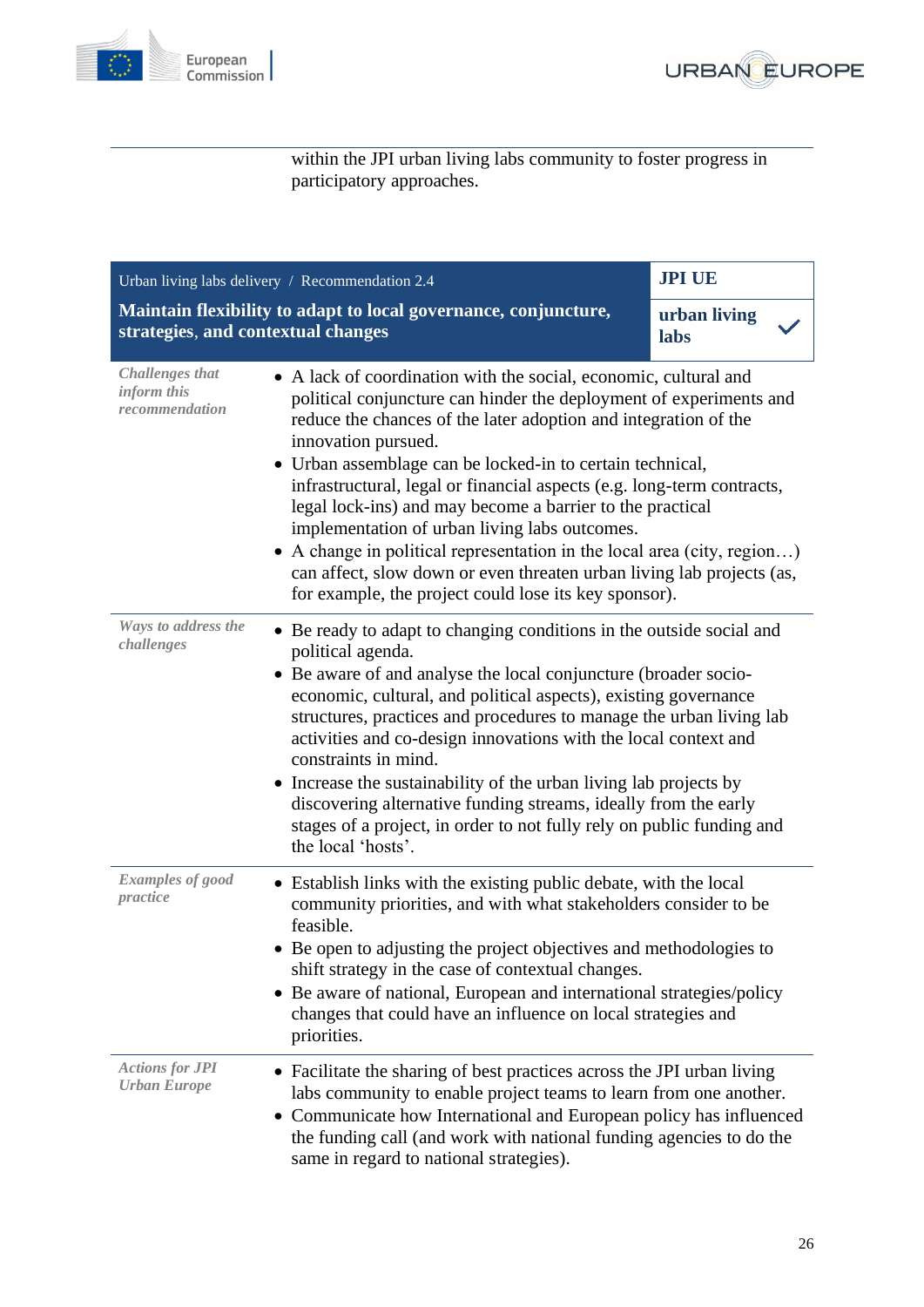



## <span id="page-26-0"></span>3.4 Recommendations around evaluation, impact, and project sustainability

All the recommendations in this report aim to increase the impact of urban living lab projects and improve their chances sustainability. However, the following recommendations aim to support the processes of impact measurement and knowledge sharing, which we heard are often challenging or undervalued areas of an urban living lab journey. These last six recommendations are mainly targeted at urban living labs, with strong support also required from JPI Urban Europe.

<span id="page-26-1"></span>

| Evaluation, impact, and project sustainability / Recommendation 3.1 |                                                                                                                                                                                                                                                                                                                                                                                                                                                                                                                                                                                                                                                                                                                                                                                                                                                                                                                                                    | <b>JPI UE</b>        |
|---------------------------------------------------------------------|----------------------------------------------------------------------------------------------------------------------------------------------------------------------------------------------------------------------------------------------------------------------------------------------------------------------------------------------------------------------------------------------------------------------------------------------------------------------------------------------------------------------------------------------------------------------------------------------------------------------------------------------------------------------------------------------------------------------------------------------------------------------------------------------------------------------------------------------------------------------------------------------------------------------------------------------------|----------------------|
| throughout the project                                              | Prioritise evaluation and impact measurement as key activities                                                                                                                                                                                                                                                                                                                                                                                                                                                                                                                                                                                                                                                                                                                                                                                                                                                                                     | urban living<br>labs |
| <b>Challenges</b> that<br>inform this<br>recommendation             | • There is often a lack of budget and resourced time allocated<br>for measuring impacts throughout a project.<br>• Long term impact is rarely captured due to project funding ending and<br>teams moving onto new priorities.<br>Forecasting a projects potential impact is a challenging activity that<br>requires multiple stakeholders to share their perspectives and<br>expectations.                                                                                                                                                                                                                                                                                                                                                                                                                                                                                                                                                         |                      |
| <b>Ways to address</b><br>the challenge                             | • Dedicate a significant part of the project budget to the evaluation of<br>impacts (at least 10%).<br>• From the beginning, define and agree with the relevant stakeholders<br>on the long-term vision and goal for sustaining the project after the<br>initial JPI funding (if that is the ambition).<br>• Always try to connect activities to this wider goal in order to keep<br>everyone engaged and increase the potential for scaling-up in the end.<br>• Make sure to define objectives that are tangible and agree on the<br>evaluation process to collect data and learnings before, during and<br>after each intervention.<br>Always plan to run an initial baseline study before starting any<br>$\bullet$<br>experiment as a reference point for evaluating the impacts of the<br>intervention.<br>• Engage with industry/external experts to validate findings and impacts<br>and ensure their relevance by aligning with Standards. |                      |
| <b>Examples of</b><br>good practice                                 | • Limit the number of Key Performance Indicators (KPI) in regard to<br>the challenge addressed in order to keep priorities focussed and clear.<br>• While more resource intensive, qualitative impact assessment on an<br>individual level (understanding changes in mentalities, opinions,<br>stories, relationships etc.) is one of the most interesting ways to see<br>how an urban living lab has changed a place.                                                                                                                                                                                                                                                                                                                                                                                                                                                                                                                             |                      |
| <b>Actions for JPI</b><br><b>Urban Europe</b>                       | • Work closely with urban living labs partners to define a few common<br>KPIs. These could be used to measure across all urban living labs to<br>support the projects team methodology and facilitate learning sharing<br>and comparison.                                                                                                                                                                                                                                                                                                                                                                                                                                                                                                                                                                                                                                                                                                          |                      |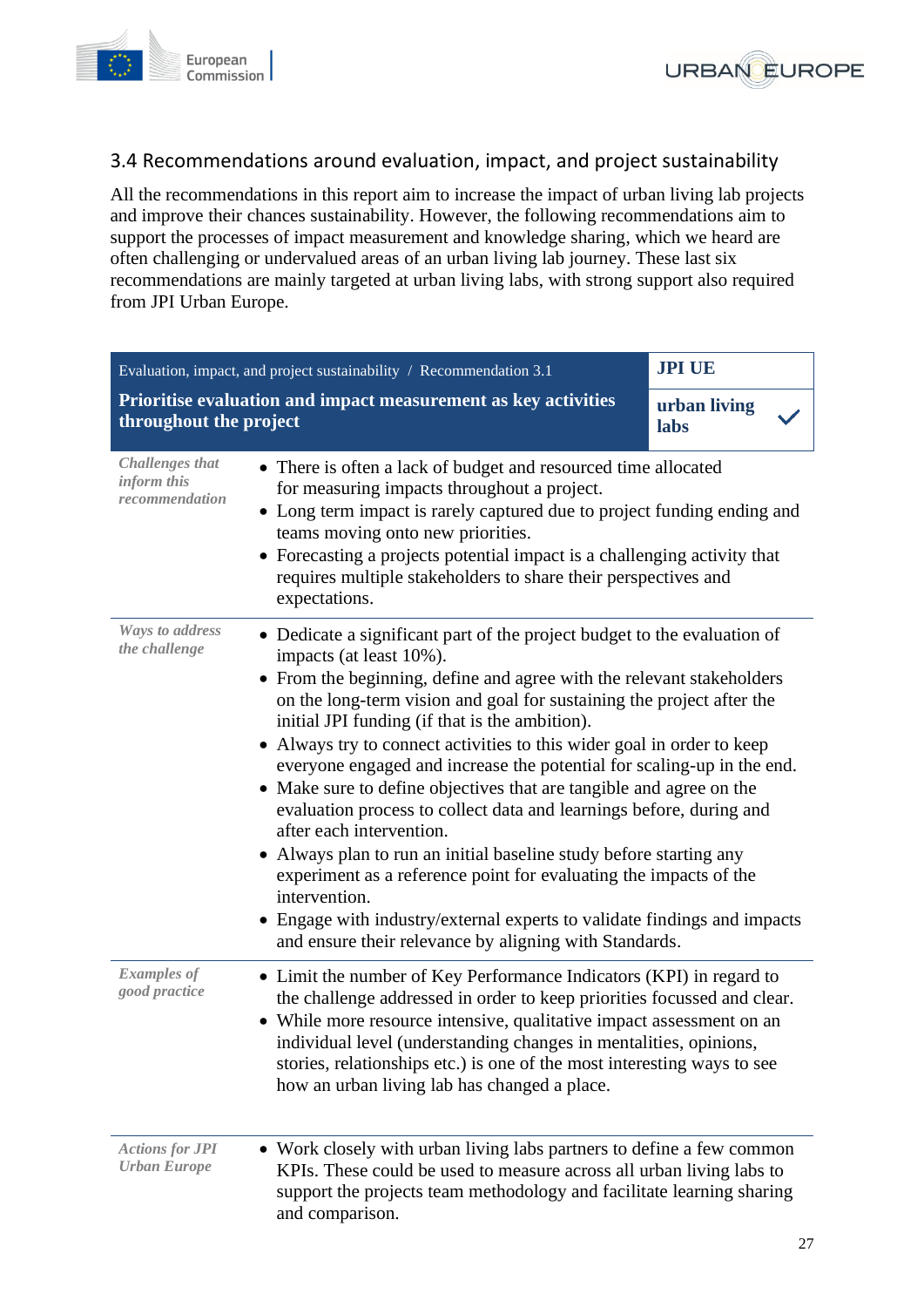



- Recommend investigation methods and tools to measure and understand project impacts.
- Consider extending funding to allow some urban living labs to measure impact on longer term basis.

<span id="page-27-0"></span>

| Evaluation, impact, and project sustainability / Recommendation 3.2 |                                                                                                                                                                                                                                                                                                                                                                                                                                                                                               | <b>JPI UE</b>        |
|---------------------------------------------------------------------|-----------------------------------------------------------------------------------------------------------------------------------------------------------------------------------------------------------------------------------------------------------------------------------------------------------------------------------------------------------------------------------------------------------------------------------------------------------------------------------------------|----------------------|
| and ecosystem                                                       | Link the impact measurement strategy to the local urban context                                                                                                                                                                                                                                                                                                                                                                                                                               | urban living<br>labs |
| <b>Challenges that</b><br>inform this<br>recommendation             | Groups and impacts outside the Living Lab context tend to be<br>overlooked, resulting in projects being disconnected from their wider<br>context and less likely to gain buy-in from the local city<br>administration and chances for sustaining.                                                                                                                                                                                                                                             |                      |
| Ways to address<br>the challenge                                    | • Encourage systemic thinking in the urban living lab activities (e.g.<br>consequence scanning) to explicitly consider the projects indirect and<br>cross-scale effects in the broader urban context. This pragmatic<br>approach will enable better integration of the project in its local<br>context.<br>• Communicate clearly how the urban living lab project will contribute<br>to the wider city strategy and goals in order to improve buy-in from<br>the local public administration. |                      |
| <b>Examples of</b><br>good practice                                 | • Systemic design activities such as consequence scanning or<br>externalities' mapping enable reflection on multiple scales relevant to<br>the Living Lab, on the various actors that might be included/excluded<br>at each scale and on the related impacts within different time frames.                                                                                                                                                                                                    |                      |
| <b>Actions for JPI</b><br><b>Urban Europe</b>                       | • Facilitate best practices / methodologies sharing and continuous<br>inspiration within JPI urban living labs community of practice.                                                                                                                                                                                                                                                                                                                                                         |                      |

<span id="page-27-1"></span>

| Evaluation, impact, and project sustainability $\land$ Recommendation 3.3 |                                                                                                                                                                                                                                                                                                                                                                                                                                                                   | <b>JPI UE</b>        |
|---------------------------------------------------------------------------|-------------------------------------------------------------------------------------------------------------------------------------------------------------------------------------------------------------------------------------------------------------------------------------------------------------------------------------------------------------------------------------------------------------------------------------------------------------------|----------------------|
| the project                                                               | Set a 'learning strategy' from the beginning and establish a<br>methodology for capturing knowledge and insights throughout                                                                                                                                                                                                                                                                                                                                       | urban living<br>labs |
| <b>Challenges that</b><br>inform this<br>recommendation                   | • Living Labs, which are built upon open innovation principles and<br>involving multiple stakeholders, are meant to allow the actors<br>involved to 'learn by doing' and develop new ways of collaborating<br>and working together. However, these learnings goals are not always<br>made explicit among all project stakeholders at the beginning and<br>some actors show less interest in learning from the process and<br>progressing their 'ways of working'. |                      |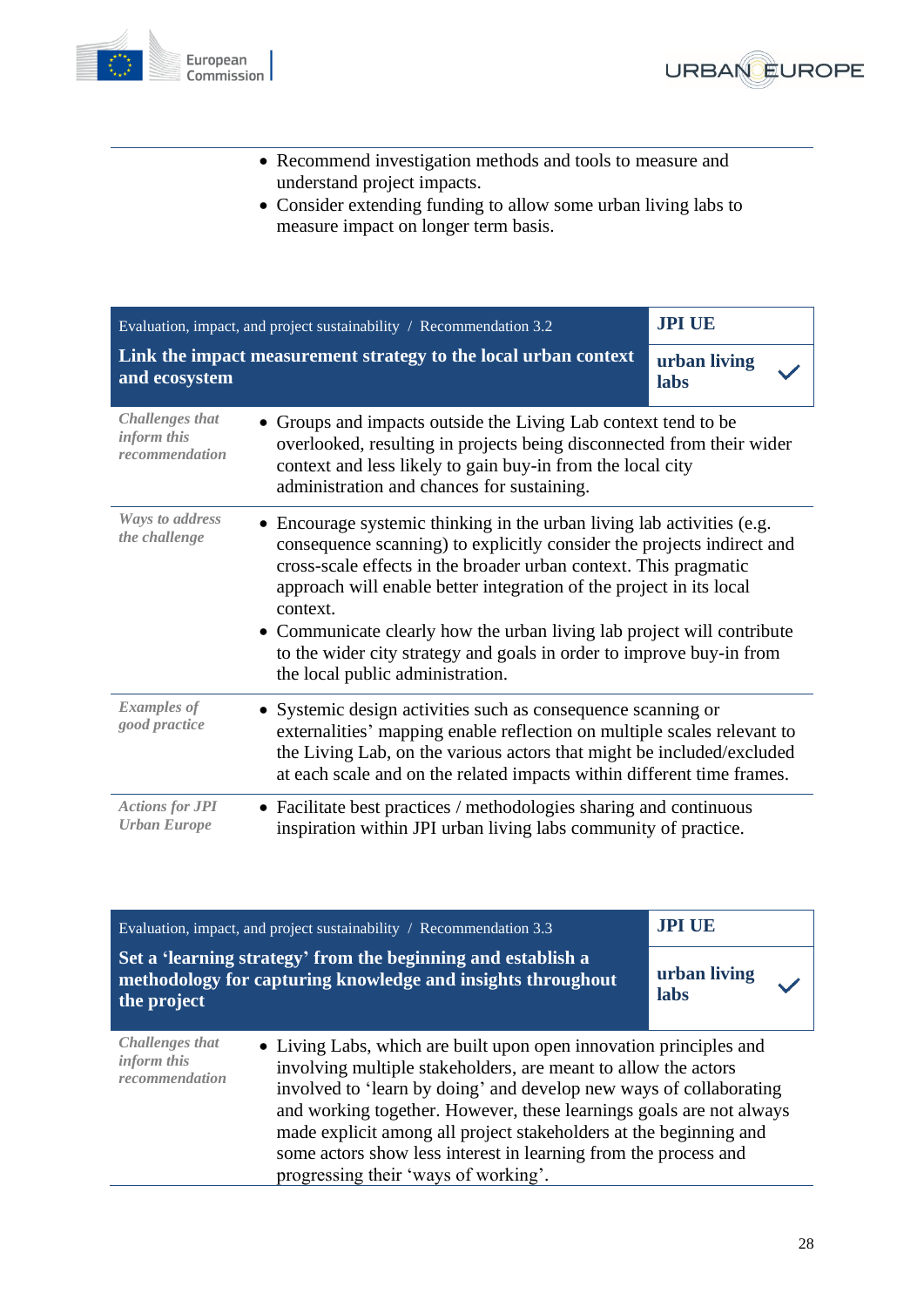



|                                               | • Even if there is a desire to learn from the process among a project<br>team, lessons learned are often not explicitly monitored and<br>formalised.<br>• When people leave the project, or when an urban living lab project has<br>ended, people carry their experience and learnings with them in the<br>form of knowledge. Therefore, there is a risk that those learnings are<br>lost from the project or organisation, affecting the potential<br>sustainability of a project.<br>• Some stakeholders can be hesitant to share thorough learnings,                                                                                                                                                                                                                                                                                                                                                                          |
|-----------------------------------------------|----------------------------------------------------------------------------------------------------------------------------------------------------------------------------------------------------------------------------------------------------------------------------------------------------------------------------------------------------------------------------------------------------------------------------------------------------------------------------------------------------------------------------------------------------------------------------------------------------------------------------------------------------------------------------------------------------------------------------------------------------------------------------------------------------------------------------------------------------------------------------------------------------------------------------------|
|                                               | especially if such learnings have the potential to paint them in a bad<br>light, especially when it comes to publicly funded experiments.                                                                                                                                                                                                                                                                                                                                                                                                                                                                                                                                                                                                                                                                                                                                                                                        |
| <b>Ways to address</b><br>the challenge       | • In order to continuously improve the innovation and working process<br>within the urban living lab and enable the project to be more<br>sustainable, develop from the beginning a comprehensive learning<br>strategy aimed at capturing and monitoring knowledge creation,<br>lessons learned, participants' feedback and evolutions in the process or<br>methodology.<br>• The learning strategy should be defined with a representative selection<br>of stakeholders, making explicit from the start the different stakes and<br>learning expectations for each actor.<br>Include guidelines for capturing and formalising lessons learned as an<br>ongoing process throughout the project within the learning strategy<br>(roles, tools, formats, etc.).<br>• Work with stakeholders to 'normalise' experimentation and learning<br>from mistakes by helping them to communicate the value of these<br>sorts of approaches. |
| <b>Examples of</b><br>good practice           | • Communication budget to produce content such as videos, articles,<br>blogs etc. can help to support the learning strategy.<br>Systematising sharing about individual experiences, thoughts and<br>feedback through workshops, interviews, surveys etc. can help with<br>understanding how communication and processes could be improved<br>throughout an urban living lab project and in the future.                                                                                                                                                                                                                                                                                                                                                                                                                                                                                                                           |
| <b>Actions for JPI</b><br><b>Urban Europe</b> | • Suggest tools and templates to capture lessons learned in an efficient<br>way all along the project's journey.<br>See also recommendation 3.6.                                                                                                                                                                                                                                                                                                                                                                                                                                                                                                                                                                                                                                                                                                                                                                                 |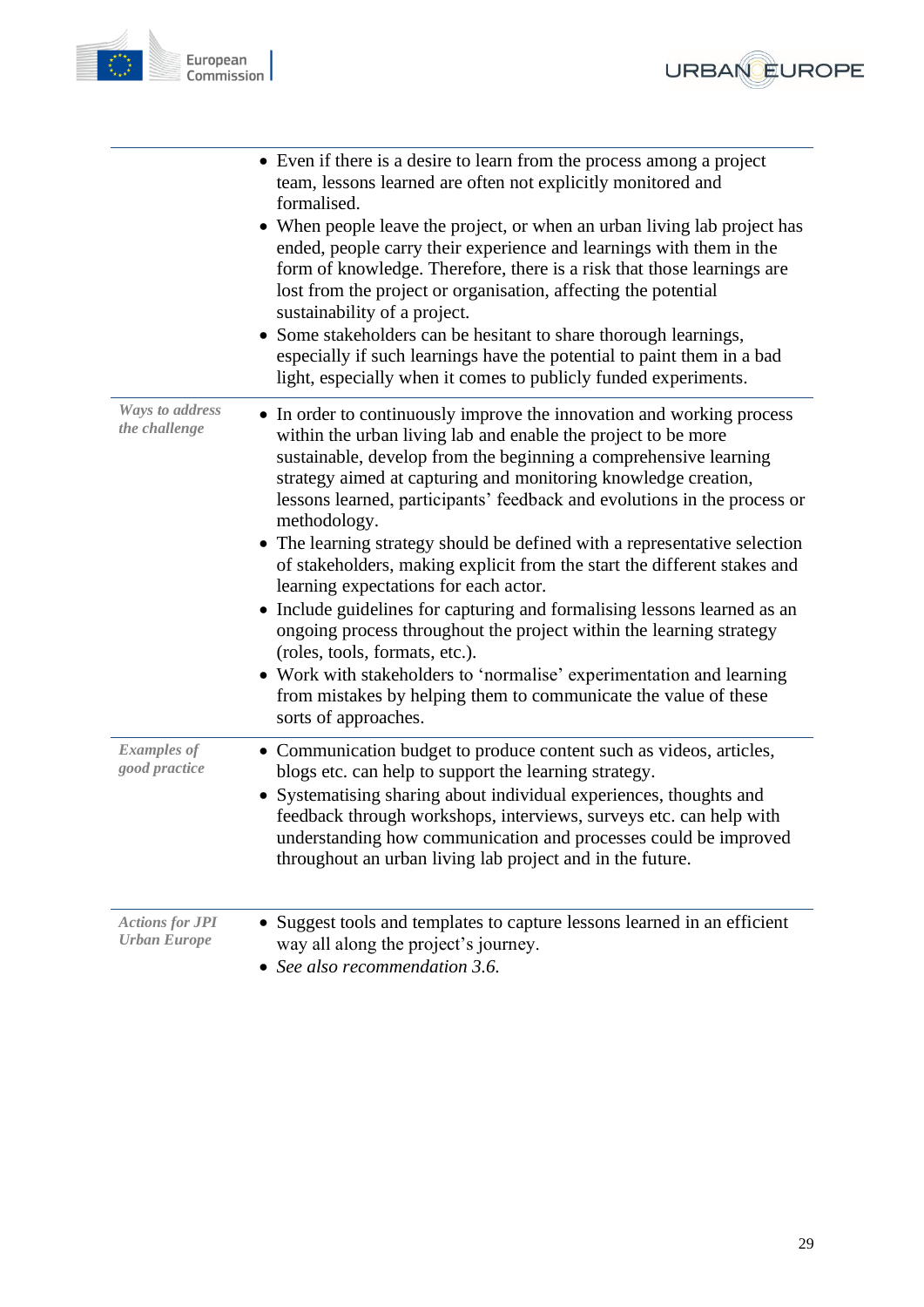



<span id="page-29-0"></span>

|                                                         | Evaluation, impact, and project sustainability / Recommendation 3.4                                                                                                                                                                                                                                                                                                           | <b>JPI UE</b>        |
|---------------------------------------------------------|-------------------------------------------------------------------------------------------------------------------------------------------------------------------------------------------------------------------------------------------------------------------------------------------------------------------------------------------------------------------------------|----------------------|
|                                                         | Explore alternative funding streams early to ensure the ongoing<br>sustainability of an urban living lab and its initiatives                                                                                                                                                                                                                                                  | urban living<br>labs |
| <b>Challenges that</b><br>inform this<br>recommendation | • Urban Living Labs rely heavily on research funding (such as that<br>through JPI) or funding from municipalities.<br>• Strategies for the sustainability of urban living labs beyond JPI UE<br>funding are often not thought about soon enough, meaning that many<br>end when the funding stops.                                                                             |                      |
| <b>Ways to address</b><br>the challenge                 | • Look at diversifying the urban living lab's activities, projects and<br>funding streams to strengthen the chances of sustainability beyond the<br>JPI Urban Europe funding timeline.<br>Explore and test potential business models to help your Living Lab<br>$\bullet$<br>and associated projects/activities to be self-sufficient (or less reliant on<br>funding grants). |                      |
| <b>Examples of</b><br>good practice                     | • Update business models throughout the course of the project (and<br>beyond) to align to any contextual changes and updates in strategic<br>priorities, locally, nationally, and internationally.                                                                                                                                                                            |                      |
| <b>Actions for JPI</b><br><b>Urban Europe</b>           | • Offer support to project teams on business model shaping (training,<br>frameworks, etc.).<br>• Encourage project owners to share use cases around their Labs'<br>business models in order to support and inspire others within JPI<br>urban living labs community.                                                                                                          |                      |

<span id="page-29-1"></span>

| Evaluation, impact, and project sustainability $\land$ Recommendation 3.5 |                                                                                                                                                                                                                                                                                                                                                                                                                                                                                                     | <b>JPI UE</b>        |
|---------------------------------------------------------------------------|-----------------------------------------------------------------------------------------------------------------------------------------------------------------------------------------------------------------------------------------------------------------------------------------------------------------------------------------------------------------------------------------------------------------------------------------------------------------------------------------------------|----------------------|
| living lab initiatives                                                    | Establish and agree on a clear strategy for scaling the urban                                                                                                                                                                                                                                                                                                                                                                                                                                       | urban living<br>labs |
| Challenges that<br><i>inform this</i><br>recommendation                   | • The results and learnings from experimentation and testing through<br>urban living labs often fail to transfer into wider contexts such as city<br>administrations. Impact could be strengthened.                                                                                                                                                                                                                                                                                                 |                      |
| Ways to address<br>the challenge                                          | • Find ways to make scaling and acceleration of impacts a conscious<br>and central focus of the urban living lab development strategy and<br>consequently of each partnered organisations' strategy.<br>• Clarify the purpose for widening the impacts and the expected results<br>to establish an approach for scaling out, scaling up and/or scaling deep<br>(Riddell and Moore, $2015$ ) <sup>6</sup> , with the possibility to blend and change<br>strategy at different stages of the process. |                      |

<sup>6</sup> Riddell, D. & Moore, M.L. (2015). *Scaling Out, Scaling Up, Scaling Deep: Advancing Systemic Social Innovation and The Learning Processes to Support it*. J.W. McConnell Family Foundation and Tamarack Institute*.*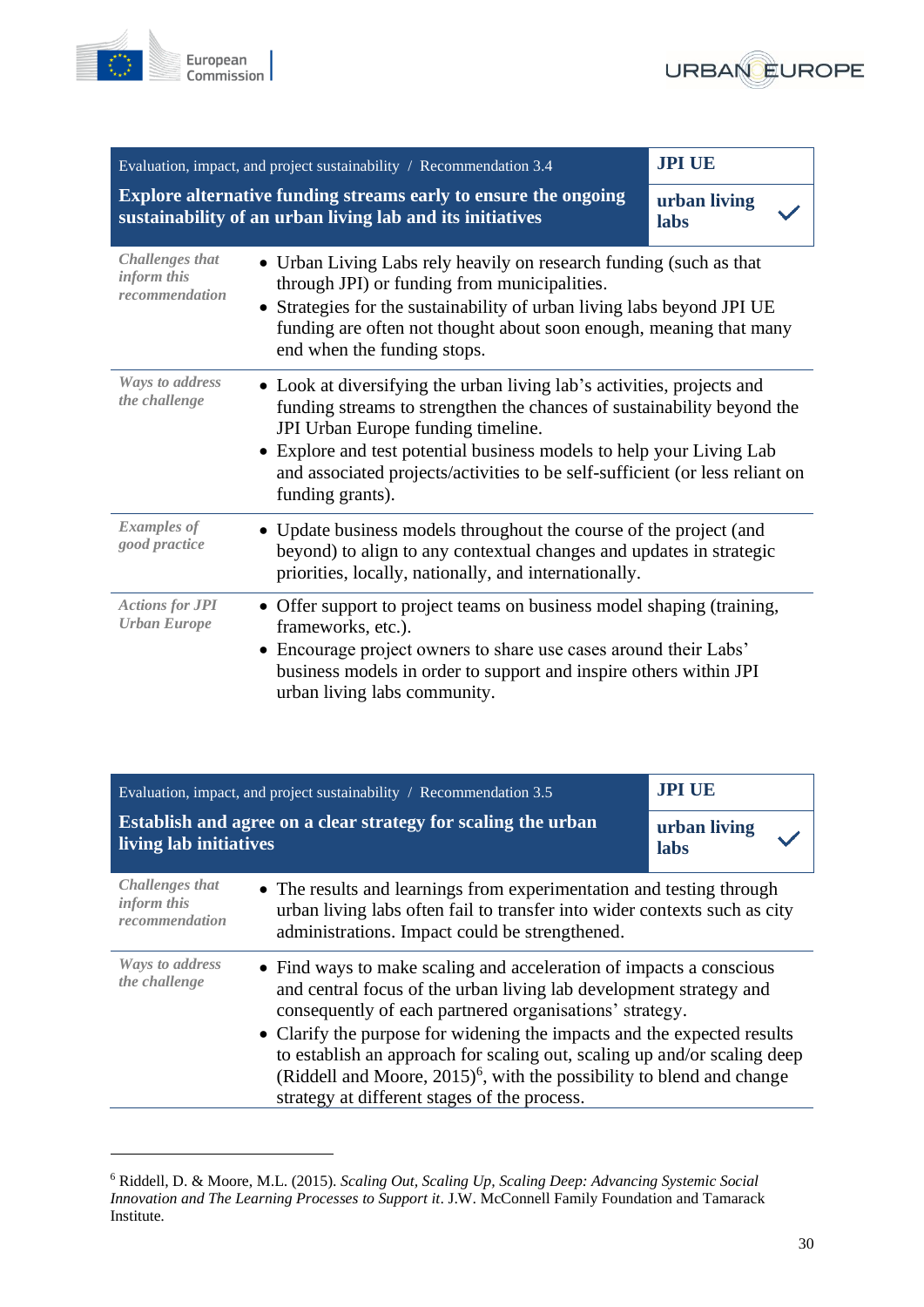



|                                               | Scaling out: a scaling approach focussed on replicating<br>$\circ$<br>successful innovations in different contexts and<br>communities.                                                                                                                                                                                           |  |
|-----------------------------------------------|----------------------------------------------------------------------------------------------------------------------------------------------------------------------------------------------------------------------------------------------------------------------------------------------------------------------------------|--|
|                                               | Scaling up: a scaling approach aiming to change<br>$\circ$<br>institutions, policy and law to achieve greater impact.                                                                                                                                                                                                            |  |
|                                               | Scaling deep: a scaling approach related to the notion that<br>$\circ$<br>sustainable change is achieved through changes in<br>communities' culture, values and practices and in the way<br>they interact.                                                                                                                       |  |
| Examples good<br>practice                     | • Once project teams make scaling a deliberate choice, participating<br>organisations and individuals are invited to employ various strategies<br>depending on their own context (resources, network, capabilities, own<br>opportunities) to spread their innovation and address the systemic<br>root causes of their challenge. |  |
| <b>Actions for JPI</b><br><b>Urban Europe</b> | • Encourage and support projects teams to establish a clear strategy for<br>widening impact early in the process.                                                                                                                                                                                                                |  |

<span id="page-30-0"></span>

| Evaluation, impact, and project sustainability / Recommendation 3.6                                           |                                                                                                                                                                                                                                                                                                                                                                                                                                                                                                                                                                                                                                                                                                                                                                                                                                     | <b>JPI UE</b>        |
|---------------------------------------------------------------------------------------------------------------|-------------------------------------------------------------------------------------------------------------------------------------------------------------------------------------------------------------------------------------------------------------------------------------------------------------------------------------------------------------------------------------------------------------------------------------------------------------------------------------------------------------------------------------------------------------------------------------------------------------------------------------------------------------------------------------------------------------------------------------------------------------------------------------------------------------------------------------|----------------------|
| Facilitate the formalisation and dissemination of lessons learned<br>across JPI's urban living labs community |                                                                                                                                                                                                                                                                                                                                                                                                                                                                                                                                                                                                                                                                                                                                                                                                                                     | urban living<br>labs |
| <b>Challenges that</b><br>inform this<br>recommendation                                                       | • The urban living labs potential for learning seems to be underexploited<br>both at local and larger scales.<br>• Once projects end or funding stops, there is often a lack of resource<br>and incentives for participating organisations to share learnings to a<br>wider community.<br>• It can be difficult to measure and compare urban living labs as they<br>tend to be very different and complex ecosystems.<br>• Project communities, even if hearing about learnings from others, tend<br>to prefer to learn by themselves and experiment things in their own<br>situation.                                                                                                                                                                                                                                              |                      |
| <b>Ways to address</b><br>the challenge                                                                       | • From the interviews and workshops organised to shape this report and<br>recommendations, there is a strong expectation from project owners<br>for JPI Urban Europe to become a knowledge hub and play a proactive<br>role in supporting learning processes at different scales, locally and<br>trans-locally.<br>• JPI Urban Europe should encourage and advise on learnings transfer<br>within the JPI urban living labs community but also locally to relevant<br>actors outside the labs, including both positive and negative<br>experiences with a focus on lessons learned and pivoting approaches.<br>JPI Urban Europe could create simple and efficient methods, tools and<br>templates to systematise downloading and sharing of knowledge and<br>lessons learned at key moments of the urban living labs projects. This |                      |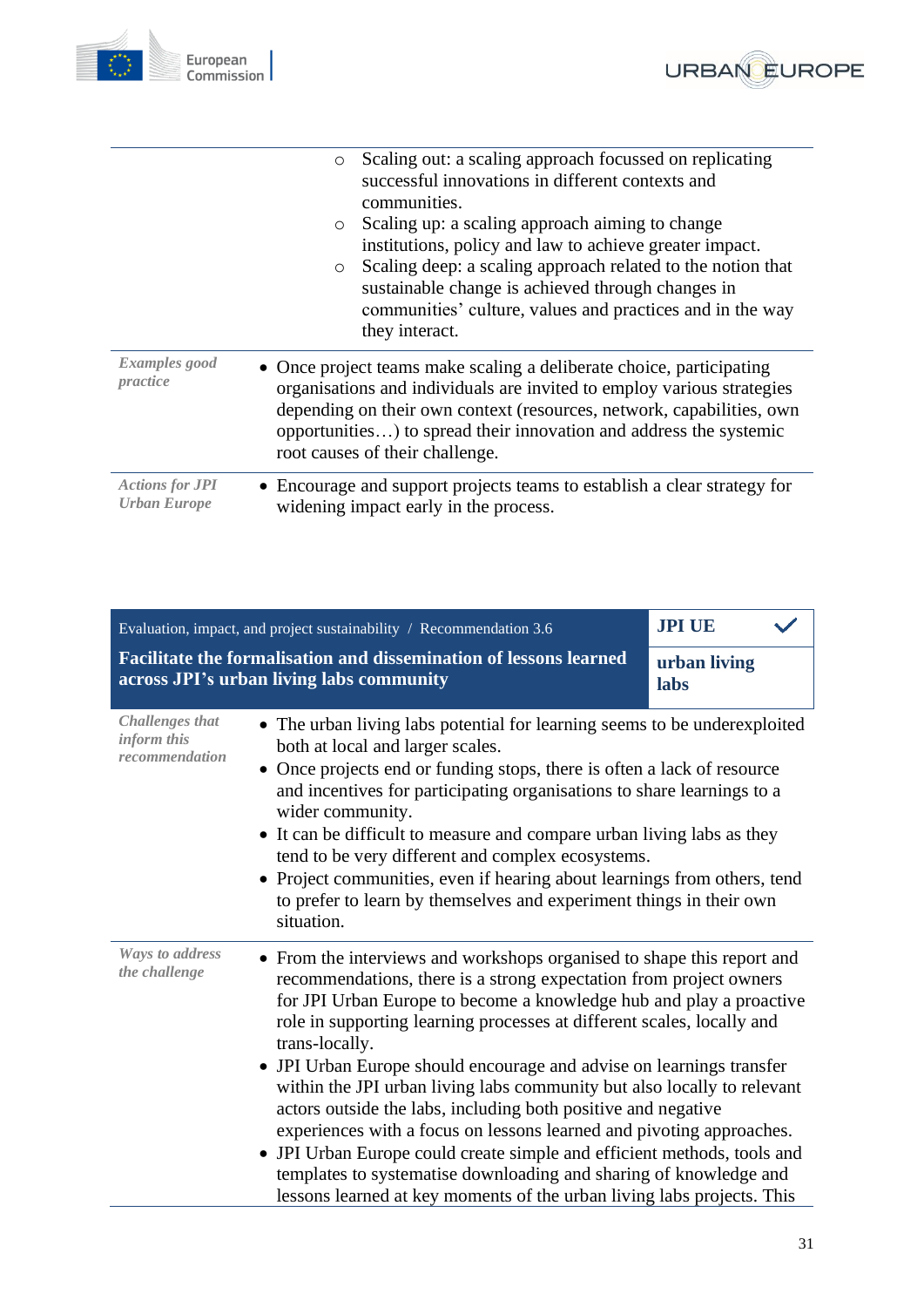



|                                               | will enable them to create a JPI UE library and to better reference and<br>easily compare project use cases.<br>• Create engaging and attractive formats for knowledge / lessons<br>learned transfer (e.g. videos, podcasts, in person events, peer-to-peer<br>activities) to communicate as clearly and simply as possible and<br>make learning rewarding and comprehensive to all.                                                            |
|-----------------------------------------------|-------------------------------------------------------------------------------------------------------------------------------------------------------------------------------------------------------------------------------------------------------------------------------------------------------------------------------------------------------------------------------------------------------------------------------------------------|
|                                               | This recommendation relates to the recommendation 2.2 about the<br>communication and dissemination of what is an urban living lab to new<br>people.                                                                                                                                                                                                                                                                                             |
| <b>Examples of</b><br>good practice           | • Project kick-off can be used as a time for bringing other projects in to<br>share learnings.                                                                                                                                                                                                                                                                                                                                                  |
| <b>Actions for JPI</b><br><b>Urban Europe</b> | • Launch a reflection on the objectives, functionalities and use cases for<br>a JPI Urban Europe Knowledge Hub to be created.<br>• Start working on the production of templates and processes for urban<br>living labs to systematically summarise and share their experience and<br>lessons learned to the JPI urban living labs community.<br>• Organise peer-to-peer activities (in person or remotely) to facilitate<br>knowledge transfer. |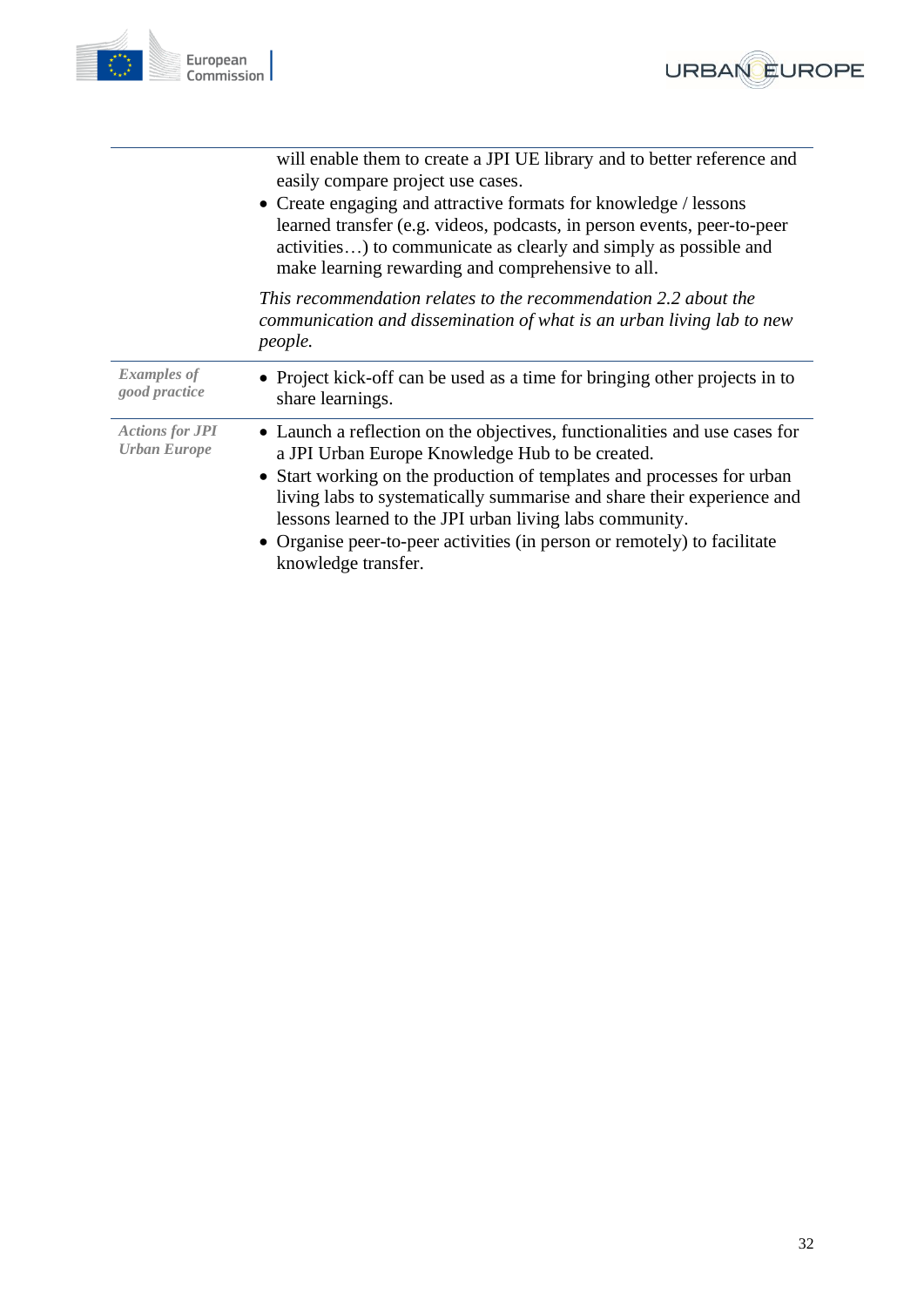



## <span id="page-32-0"></span>**Chapter 4 – Next steps**

In order to explore, detail and implement the recommendations presented in this report and bring this advanced concept of urban living lab to life, we would invite JPI Urban Europe, along with the funding agencies, to closely collaborate and form a steering group to define the next actions to undertake. We suggest the following actions as immediate next steps:

#### **Prioritisation and further research**

The fifteen recommendations in these reports have been organised and presented under three themes: *Stakeholder engagement and buy-in*, urban living lab*s delivery*, and *Evaluation, impact, and project sustainability.* We invite JPI Urban Europe and the funding agencies to work on prioritising the recommendations depending on their strategic orientations, on-going projects and potential feedback received from urban living lab initiatives related to support needs and challenges they face. This prioritisation exercise should help to define focus areas and lead to a clear and staggered plan for developing and implementing the recommendations. Some further research and qualitative studies may be required to agree on this plan and further develop some of the recommendations.

#### **Gathering inspirations**

These recommendations might be translated in an enhanced support offer delivered by JPI Urban Europe and/or the funding agencies. In order to shape this offer, we would invite JPI Urban Europe and the funding agencies to conduct solutions and best practices scanning. This will enable them to get inspiration by gathering examples of things that are done well, either in the same open-innovation domain or in other domains.

Areas of research could cover for, for example, the following topics:

- successful peer-learning activities and schemes,
- innovative formats of trainings,
- knowledge hubs/platforms (architecture, uses and functionalities, maintenance,…)
- toolkits and frameworks (format, comms and dissemination channels, …)
- community of practice management (relationship building and engagement patterns, sustaining principles, comms plan and tools, …)

#### **Development and implementation of the recommendations**

As a meaningful and quite logical approach, the recommendations should be developed and implemented using the same participatory and innovative principles as advocated in all living labs initiatives. Therefore, co-creation methods and activities would constitute opportunities for involving a diversity of stakeholders to develop the recommendations and plans for practical implementation.

Additionally, as some of the recommendations might be quick and easy to implement, we would invite JPI Urban Europe and funding agencies to use an experimentation approach and invite urban living lab initiatives to test and apply the recommendations in their project and setting, evaluate their feasibility and quickly iterate to eventually find the best way for implementing and sustaining those recommendations. This will help to collaboratively refine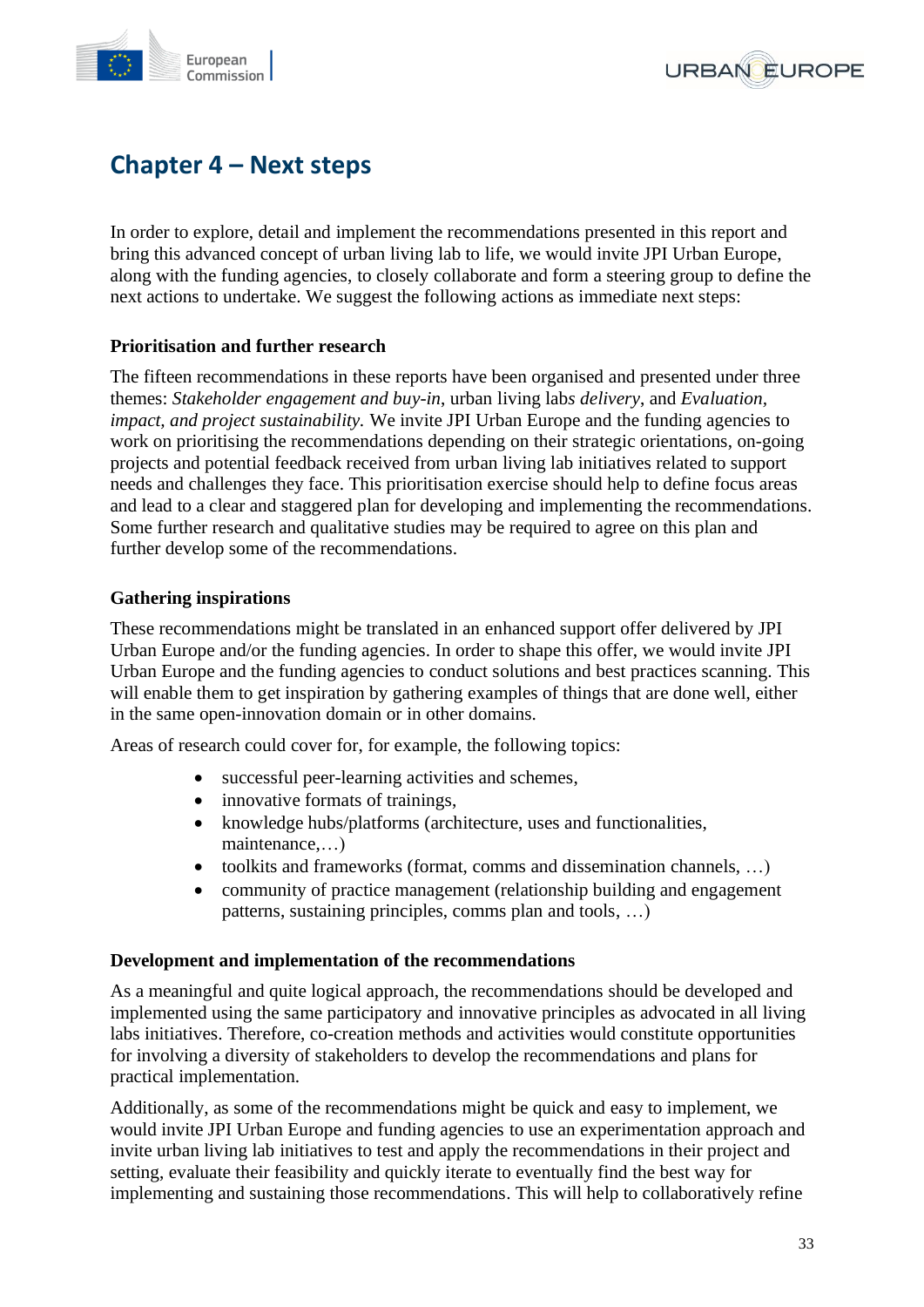



the recommendations, best practices attached, and better define viable ways for implementing those in different contexts.

#### **Existing community of practice and future partnerships**

<span id="page-33-0"></span>As stated in the introductory chapters of this report, a qualitative approach has been used to develop the recommendations for an advanced concept of urban living lab. The desk research and qualitative interviews conducted enabled to uncover valuable insights to do so, however the sample of urban living labs partners and experts involved in the different activities remains quite limited. Thus, we would advise JPI Urban Europe and funding agencies to connect to the many domain experts and large community of practice which are already involved around urban living labs. An extended community of practice and partnerships could be established to share perspectives around this advanced concept of urban living lab and pursue the activities and actions mentioned in this chapter.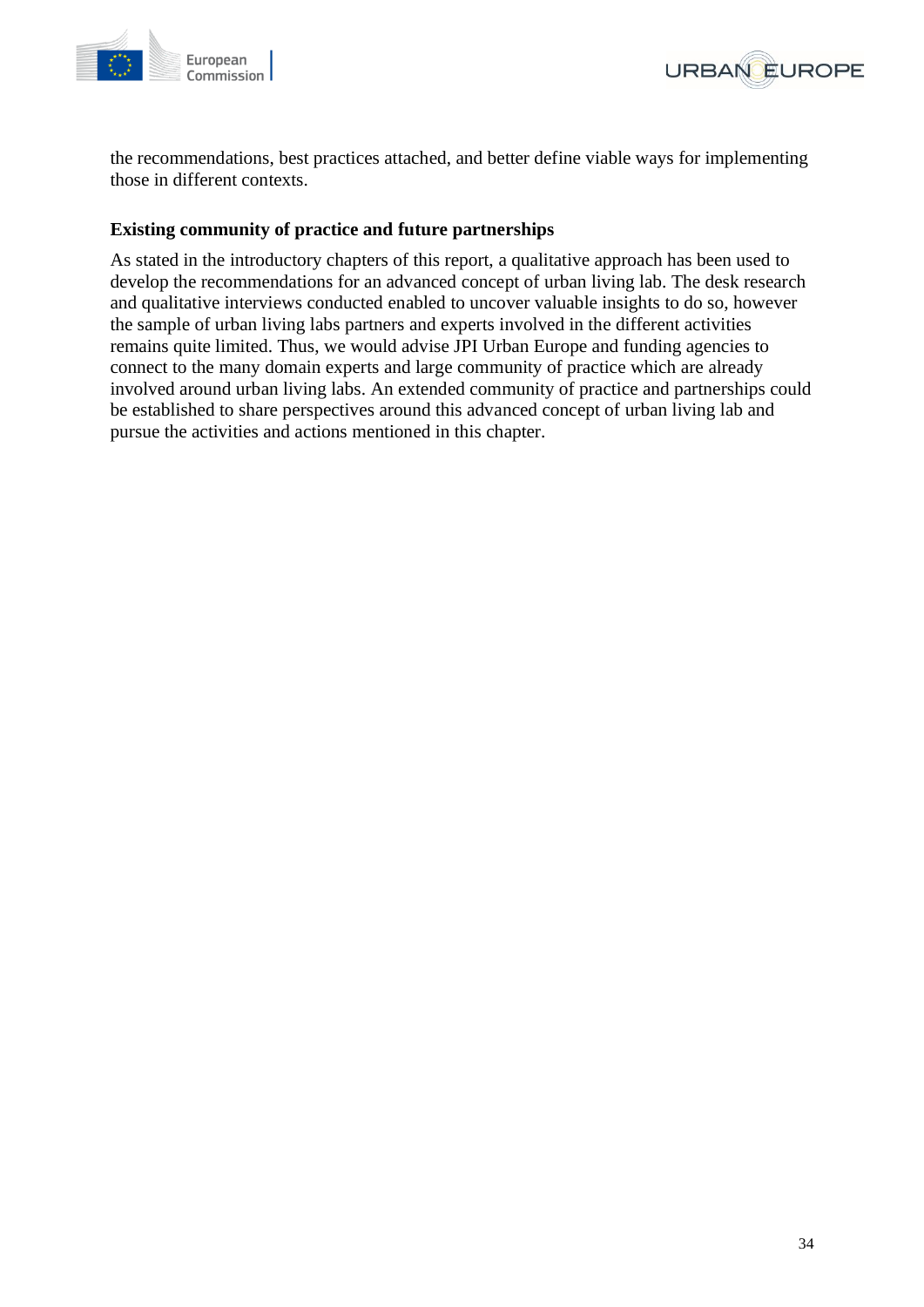



## **Annex**

## Annex 1

## **Interview Guide used in semi-structured interviews during the initial research phase**

## Interview guide for Expand II – Task 4.4

**Key areas we want cover in these interviews:**

- **Key learnings,** what worked well and what didn't work out? What results / processes were adapted in different projects.
- **Project legacy,** where the findings translated into other urban contexts? Did the local authority adapt or scaled up the project outcome / approach? How did they do that - please expand on this
- **Did the ULL survive beyond the three-year** funding period, if yes how did they do it (e.g. became an urban practice) and if the ULL didn't continue why not and what could be done differently to increase the longevity of ULL?

## **Intro** [5 minutes]:

My name is [insert name], I work for Connected Places Catapult and I'm here today with my colleague(s) [insert name(s)] to find out more about your urban living lab Project [insert ULL project here]. Your insights will help with our research into ULLs and will be a published as a part of our project deliverable. The interview will take between 45-60 minutes.

This is what we want to do with you today:

- [Show you the consent form and ask you to sign it Check if they have sent it and remind them to do so.]
- We would like to **record the (audio of the) call** so that our colleagues who cannot be here today take part in the research and understand what you said, but also to be able to go over the conversation later internally. Repeat that we will not publish the recording anywhere externally.
- We will be asking you (in an informal way) a number of questions, but don't worry about there being wrong or right answers! We are most interested in your personal experience and perspective on things.
- We will ask you about **your role and your role in the project**
- Then we will talk **about key stages of the project and learnings**
- And lastly, what happens after the project, **sustainability, and scaling**

Do you have any further question or doubt? If not, we'll dive right in…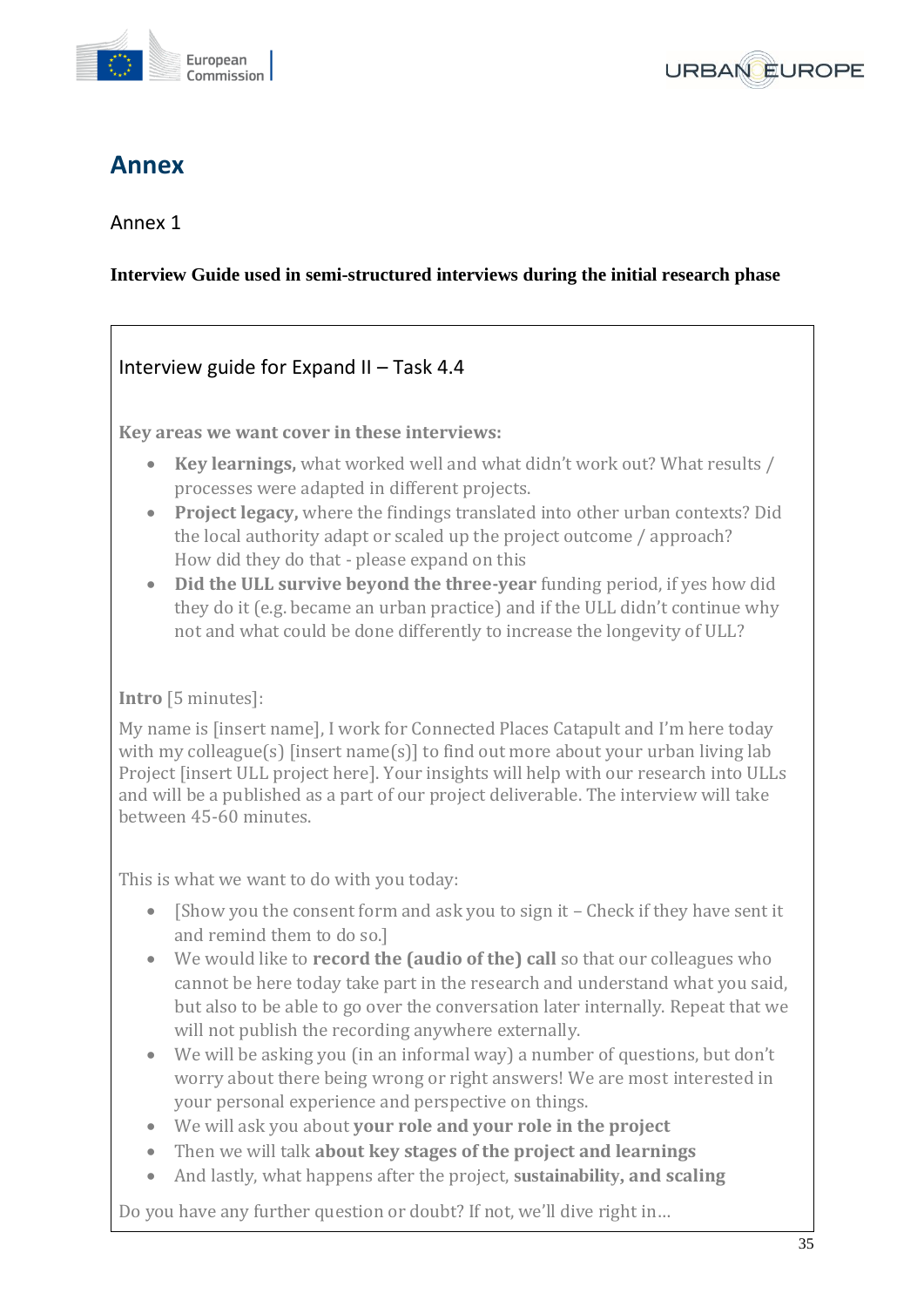



*I am going to start the recording.*

#### *------*

### **About your role and the project – 10 - 15 minutes**

- 1. Can you tell us a bit about your professional role and your role in the project/ urban living lab?
- 2. Could you take us back in history a little bit, and tell us a bit more about how your project came to be? How did it start?
	- a. Did you have any previous experience running urban living labs?
	- b. If so, how many others have you worked on, and what were they about?
	- c. If not, is/was it different than what you expected from it beforehand? Why?
- 3. Could you summarise the project briefly, what urban challenge did the open call/ project aim to tackle? How did they do that?
	- a. What other people were involved, who were the main stakeholders?
	- b. Did the other stakeholders have any previous experience with ULL's?

### **Key non- technical learnings – 15-20 minutes**

- 1. Would you consider it to be/have been successful? Why or why not?
- 2. What worked well in the project? Please expand.
- 3. What didn't work out or changed during the project? Why?
- 4. Were you and your partners able to adapt any project results or learnings into other projects? How did you do that/expand.

#### **Legacy – 15-20 minutes**

- 1. Were the findings translated into other urban contexts?
- 2. Did the local authority adapt or scale the project outcome / approach? If yes, how did they do that - please expand on this
- 3. Did the ULL survive beyond the three-year funding period, if yes how did they do it (e.g. became an urban practice) ...and if the ULL didn't continue **why not** and what could be **done differently**

to increase the longevity of ULL?

### **Last question (if time)**

Is there anything else you'd like to add that might be of interest to us?